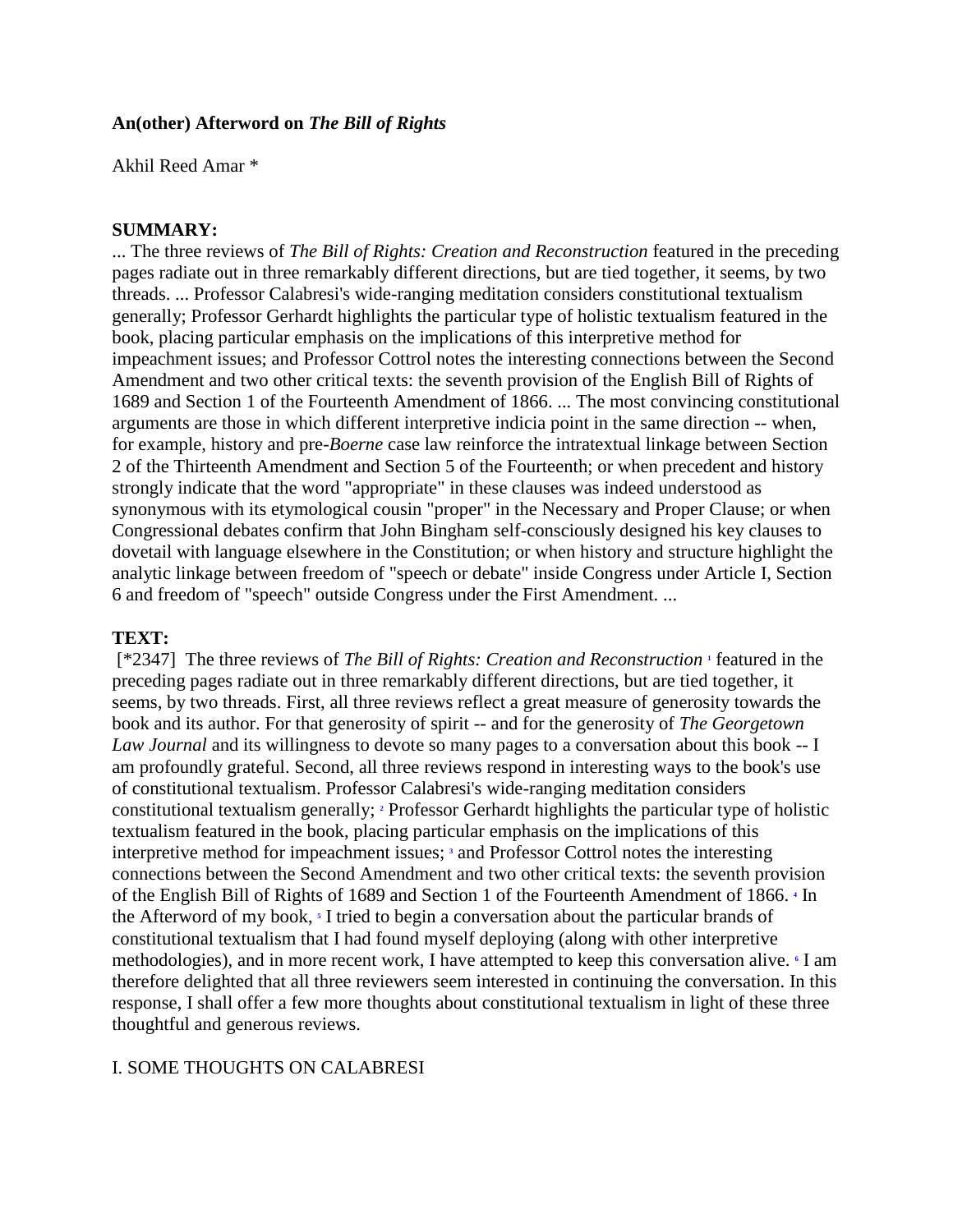Professor Calabresi raises so many excellent points that I fear it will be impossible to do justice to them all here. I shall focus on three main areas: first, his analysis of Justice Field's dissent in the *Slaughter-House Cases*; second, his discussion of the Black-Frankfurter debate and related issues of judicial restraint; and third, his thoughts on the topics of unenumerated rights and constitutional provisions beyond the Bill of Rights.

## [\*2348] A. *SLAUGHTER-HOUSE* AND NONDISCRIMINATION

First, Calabresi reminds us of the 1873 *Slaughter-House Cases*, **7** in which only Justice Bradley stated clearly that the Fourteenth Amendment was designed to make applicable against states those fundamental rights and freedoms spelled out in the Bill of Rights (and elsewhere).**<sup>8</sup>** Calabresi's reminder helps us see a deep implication of constitutional textualism -- namely, that the best reading of a constitutional text, in light of its clear public meaning and purpose, may not square with early judicial pronouncements and interpretations. What judges said in 1873 (in a rather odd and unrepresentative case) may or may not closely track what the words of the Fourteenth Amendment proclaimed and what Congress and the states agreed upon in 1866-68. This point is not unique to the Fourteenth Amendment. Only a decade after the adoption of the federal Constitution and the Bill of Rights, federal judges were consistently and enthusiastically upholding the now-infamous Sedition Act of 1798,**<sup>9</sup>** which made it a crime to criticize the President. The judges' decisions thus violated the principles of limited federal power and freedom of speech that had previously been agreed upon and repeatedly embraced in text. Judges are often steeped in the law that they learned early on, and sometimes may fail to fully internalize fundamental changes to that law wrought in the course of their legal careers.**<sup>10</sup>** As Dean Aynes has noted, some members of the *Slaughter-House* Court were not Republicans, and even some Republican members of the Court had apparently not been enthusiastic supporters of theFourteenth Amendment in the 1860s. **11** What's more, the political climate of 1873 was markedly different from the climate of 1866.

Calabresi pays particular attention to Justice Field, who, it is perhaps worth noting, was a Democrat. (Not a single Democrat in the Thirty-Ninth Congress had voted for the Fourteenth Amendment.)**<sup>12</sup>** In *Slaughter-House*, Field ignored incorporation (perhaps because it did not directly bear on the facts of the case at hand) and instead emphasized the idea of nondiscrimination.**<sup>13</sup>** To the extent that Professor Calabresi suggests that Field's nondiscrimination account might be the best overall and complete reading of the Privileges or Immunities Clause of the Fourteenth Amendment,**<sup>14</sup>** I would demur (as would Field himself, later in life -- twenty years after *Slaughter-House*, in the 1892 case of *O'Neil v. Vermont*, **<sup>15</sup>** [\*2349] he explicitly endorsed the Bradley-esque idea of refined incorporation).**<sup>16</sup>** Nondiscrimination can indeed be understood as part of the clause (as I explain on pages 178-79 of my book); but full protection of fundamental rights was at the core of the clause. As readers of the inside cover of the book can see with their own eyes, John Bingham's famous 1866 speech, on behalf of the words that he drafted, was captioned: "In support of the proposed amendment to enforce the Bill of Rights." A great many other leading Republicans at the time shared Bingham's views and said similarthings. **17** 

A proper textualist would seek confirmation of these claims in the words of the Amendment itself, above and beyond its legislative history. Thus, it is remarkably revealing and powerful that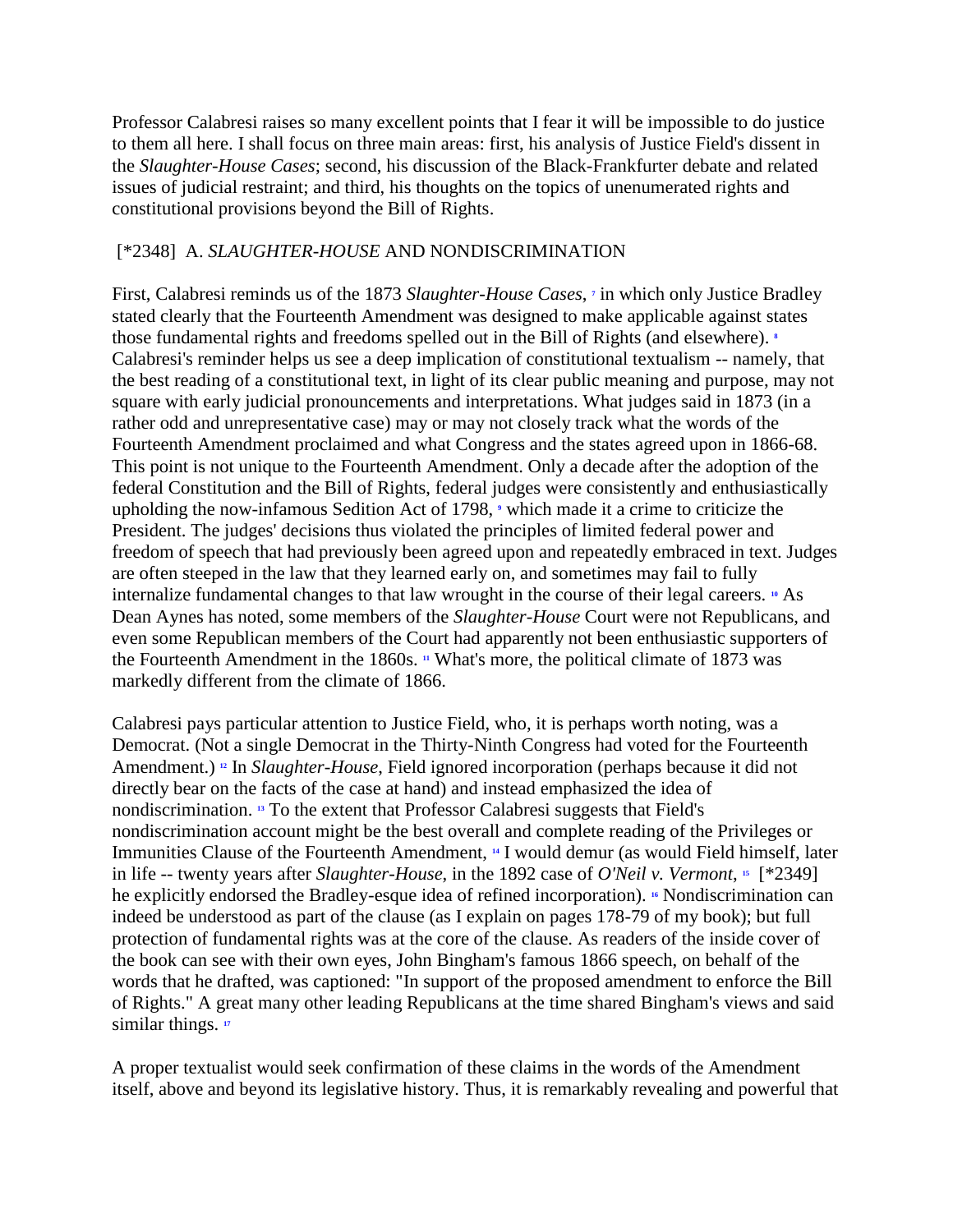the words of the key clause plainly echo the language of the First Amendment -- "shall," "make," "law," and "abridge" appear prominently in both places. These words stress full protection of fundamental rights, not merely equal (nondiscrimination) protection of civil rights generally. With these words, the framers of the Fourteenth Amendment obviously meant to prohibit, say, a repressive southern law that indiscriminately sought to muzzle all residents, black and white alike. Indeed, the key second sentence of the Fourteenth Amendment features intratextual references to no fewer than five different clauses of the antebellum Constitution. ("No state shall" echoes Article I, Section 10; the next clause borrows from the First Amendment; the language of "privileges" and "immunities" of "citizens" reworks language from Article IV; the phrase "citizens of the United States" resonates with the Preamble; and the Due Process Clause is an almost verbatim repetition of its predecessor clause in the Fifth Amendment.) All these references should cue careful readers that the first place to look for the fundamental rights to which the Amendment refers is not state law, as Field would have it, but the federal Constitution itself. And when we look to the fundamental rights, privileges, immunities, and freedoms spelled out in the Bill of Rights and elsewhere in the Constitution, we find that these rights often go beyond mere nondiscrimination. For example, no one may be denied due process -- even if this denial is sweeping and nondiscriminating.

In emphasizing Field's opinion in *Slaughter-House*, Calabresi seems to be influenced by the work of John Harrison,**<sup>18</sup>** who has also noted Field's dissent as relevant to unlocking the meaning of the Privileges or Immunities Clause.**<sup>19</sup>** Harrison links the clause to the Civil Rights Act of 1866,**<sup>20</sup>** but textually we should note that the words of the clause and the words of the Act do not overlap [\*2350] much, in contrast to the obvious textual harmony between the clause and the rest of the Constitution, especially the First Amendment. Moreover, the words of the 1866 Act speak of the "*full* and equal" protection of rights,**<sup>21</sup>** thus going beyond mere nondiscrimination. As Justice Bradley wrote in his circuit court opinion in *Slaughter-House*, the Amendment "[does] not merely [require] equality of privileges; but it demands that the privileges of all citizens shall be absolutely unabridged, unimpaired."**<sup>22</sup>**

# B. BLACK, FRANKFURTER, AND JUDICIAL RESTRAINT

Having briefly considered the Bradley-Field dialogue, let us turn to the later Black-Frankfurter dialogue, and to Calabresi's second point. How, he asks, should we think about the issues of judicial role raised by this second dialogue? Once again, textualism helps frame the issues here. Justice Black never quite said the following: "Okay, I admit that the sweeping words of the Privileges or Immunities Clause, as best read in light of their public meaning at the time of their adoption, range beyond rights explicitly set out elsewhere in the Constitution and Bill of Rights. But to the extent that these sweeping words range this far, they provide too little guidance for judges, and create the possibility of too much judicial mischief, as evidenced by post-1868 judicial developments, such as *Lochner*. So we as judges should ignore the best meaning of these words for reasons of prudence and self-restraint." Instead, Justice Black claimed that his incorporation-and-only-incorporation, no-more-and-no-less account was strongly supported by the text of the Amendment. In my book, I respond directly to Black on his own terms by saying that his argument is textually implausible; had the framers meant only the Bill of Rights, no more and no less, they chose rather odd language. By contrast, if (as I argue) they intended to protect both more and less than mechanical incorporation, the words they chose were remarkably apt --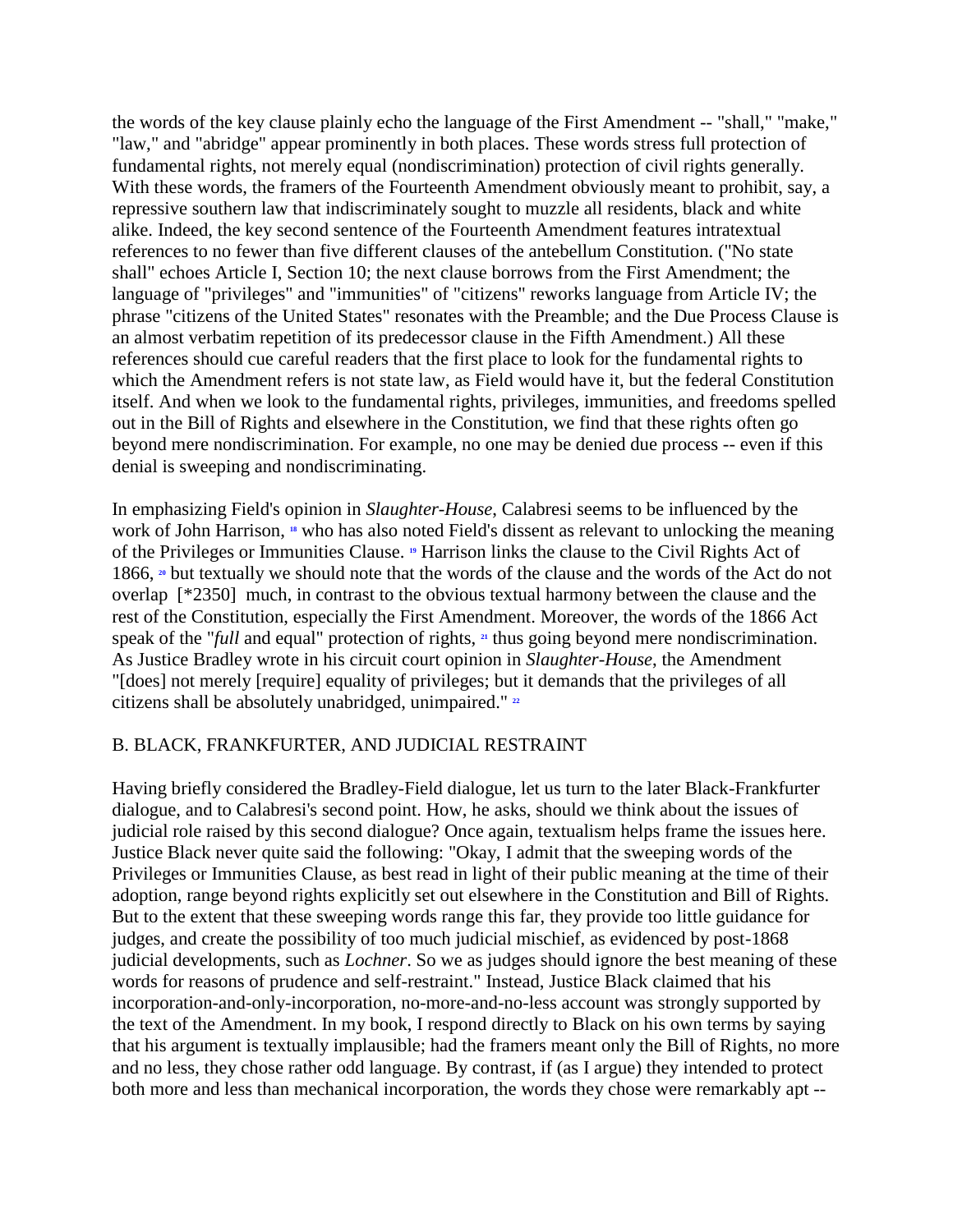perfect, really.**<sup>23</sup>**

Similarly, Frankfurter never quite said that the words of the Amendment, when best read, truly did encompass all the rights and freedoms set out in the Bill of Rights, but that judges should nevertheless refrain from following this textual command for reasons of prudence and selfrestraint. (And this would have been an awkward argument, given that Frankfurter appeared to accept the idea that judges should enforce these rights and freedoms against the federal government, implicitly conceding that there was nothing in these rights that was inherently nonjusticiable.)**<sup>24</sup>** Instead, Frankfurter argued that his approach kept faith with the text of the Fourteenth Amendment and its original intent. In my book, I respond to Frankfurter on his own terms, contesting his implausible [\*2351] assertions about the Amendment's actual text and history.<sup>25</sup>

But my response thus far sets the stage for an argument for judicial restraint that Black and Frankfurter could have made, but did not (or at least not squarely) -- that, regardless of what the words of the Amendment were generally understood to mean when ratified, judges should underenforce the Amendment, lest they overenforce it. On this issue, textualism may be less definitive. The text itself does not always answer questions of justiciability, or tell us what mix of institutional enforcement, what degree of judicial deference, might be optimal.**<sup>26</sup>** These are also questions for which structural and practical concerns may loom large, and actual historical experience with different regimes of interpretation may be relevant. In principle, we should be worried about both underenforcement and overenforcement of what the Constitution platonically means. Although my book frequently touches on issues of institutional enforcement, these issues are not my sole focus. I devote more pages to what the document means than to who should enforce it.

Let's begin by recognizing that the problem of judicial over- and underenforcement is hardly unique to the Fourteenth Amendment. Calabresi suggests that Bingham was a worse draftsman than Madison, because under Bingham's Amendment, judges have upheld what they should have invalidated (blessing Jim Crow in *Plessy*) and invalidated what they should have upheld (striking down labor laws in *Lochner*). But of course the same is true of Madison's Bill of Rights, under which judges upheld what they should have invalidated (blessing the Sedition Act of 1798 in a slew of cases) and invalidated what they should have upheld (holding free-soil laws unconstitutional in *Dred Scott*).

Given that judges are imperfect agents of constitutional enforcement, what should we do? To address the problem that judges might be tempted to uphold what they should invalidate, one obvious solution would be to offer the judiciary, and the citizenry at large, a clear account of the core meaning and purpose of various rights, so that judges will find it more difficult to slight this core. This, of course, is one of the main aims of my book.

Complementing this core-meaning strategy is a "departmentalist" view of interpretive competence, which valorizes the constitutional rights and duties of institutional actors other than judges and highlights the authority of these actors to check government misconduct. For example, in considering the infamous Sedition Act, we should remember that the Founders designed a system where grand juries could refuse to indict, petit juries could refuse to convict,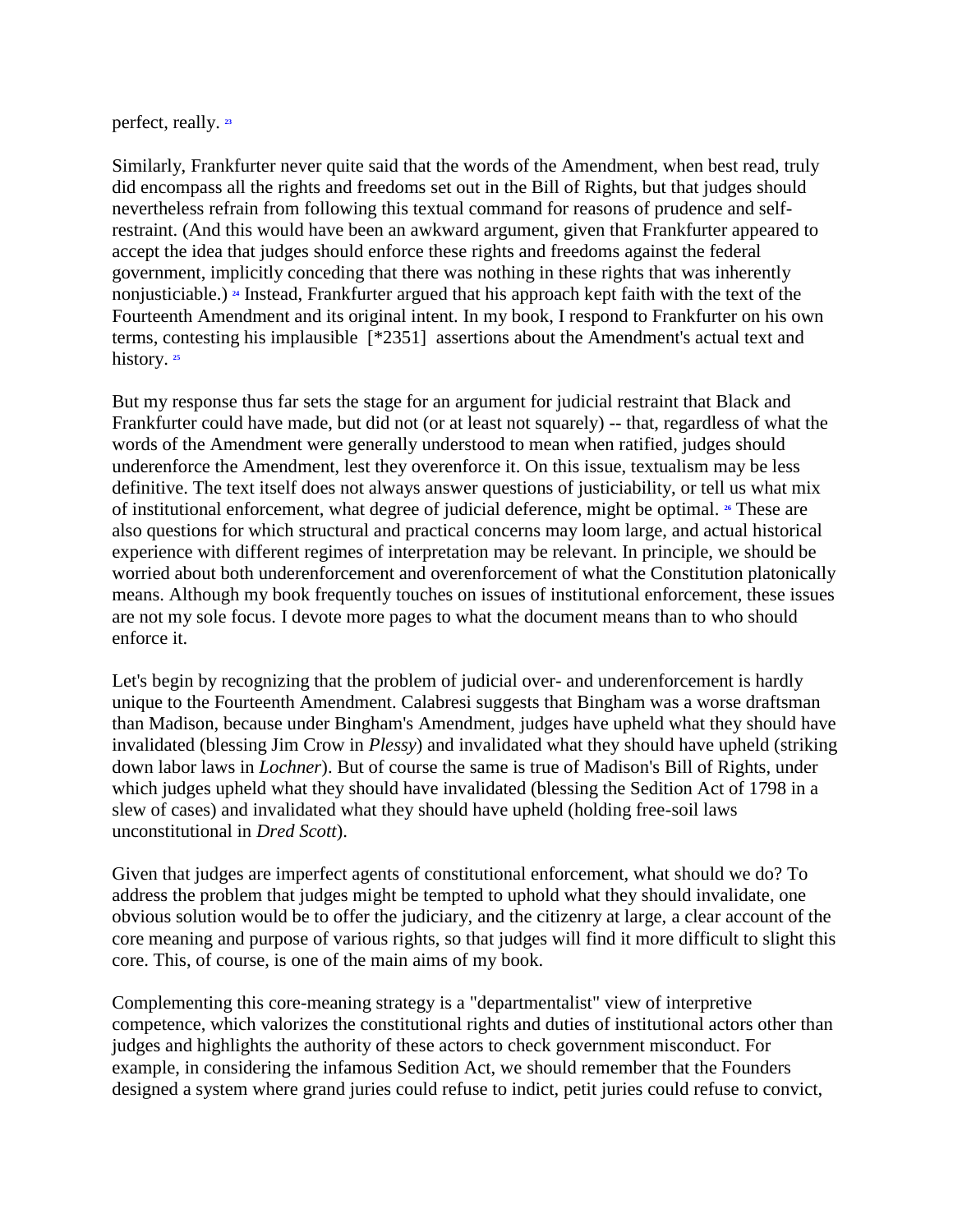and presidents could pardon, even if judges were proconviction. And these are precisely the "departmentalist" points I make in the book.**<sup>27</sup>**

I also mention Congress's role in enforcing Fourteenth Amendment fundamental [\*2352] freedoms against states, above and beyond judicial enforcement.**<sup>28</sup>** What are we to do if the Supreme Court upholds repressive state laws and practices that it should invalidate? In the recent *Boerne* case, the Supreme Court said that Congress's role under Section 5 of the Fourteenth Amendment is *only* to provide remedies for *judicially*-defined Section 1 violations;**<sup>29</sup>** but as I haveelsewhere made clear, <sup>30</sup> this cannot be right. Section 2 of the Thirteenth Amendment gives Congress power going beyond mere remedial enforcement of judicial interpretations of Section 1 of that Amendment. And what is true of Section 2 of the Thirteenth should likewise be true of Section 5 of the Fourteenth, given that the two sections are worded virtually identically, *in pari materia*; thus, Section 5 of the Fourteenth, properly construed, gives Congress power going beyond mere remedial enforcement of judicially-defined rights under Section 1. And so sometimes, even if judges have upheld a repressive state practice that they should have invalidated, Congress should be allowed to ride to the rescue.

The compelling intratextual linkage between the enforcement clauses of the Thirteenth and Fourteenth Amendments was utterly missed by the *Boerne* Court -- as was the strong intratextual harmony between the word "proper" in the Necessary and Proper Clause of Article I, and the word "appropriate" in Section 2 of the Thirteenth and Section 5 of the Fourteenth Amendments. The framers of these Amendments said again and again that Congress should have the same broad enforcement power here that the antebellum Court had affirmed under the Necessary and ProperClause in cases like *McCulloch* and *Prigg*. **31** (Given Calabresi's high regard for Madison, we should recall that at Philadelphia, Madison fought hard to give Congress, as well as federal courts, a check against oppressive state laws, but he lost this fight. Under the best reading of the Fourteenth Amendment, Bingham succeeded where Madison failed.)

So much for the problem of judicial underenforcement of rights against oppressive government. What about the problem of judicial overenforcement, in which willful judges make up their own outlandish rules and invalidate proper government action? Part of the implicit answer of my book is to highlight traditional legal modalities of argument designed to restrain willful judges. Textualism is of course one of these modalities, but not the only one.

# C. UNENUMERATED RIGHTS AND THE CONSTITUTION BEYOND THE BILL

This, in turn, takes us to Calabresi's third point, which focuses attention on the very difficult question of unenumerated rights. Textualism may be especially helpful in sorting out the meaning of enumerated, textually specified rights; but what about other rights, waved at but not specified in the open-ended language [\*2353] of the Privileges or Immunities Clause? Professor Calabresi conjures up the specter of judges "making up harmful new rights."**<sup>32</sup>** My book does not place this problem at its center.

My reason is simple: I have sought to offer an account not of all of American constitutional law, or even of all of the Fourteenth Amendment, but only of "the Bill of Rights." To the extent that the Privileges or Immunities Clause ranges beyond refined incorporation of the first ten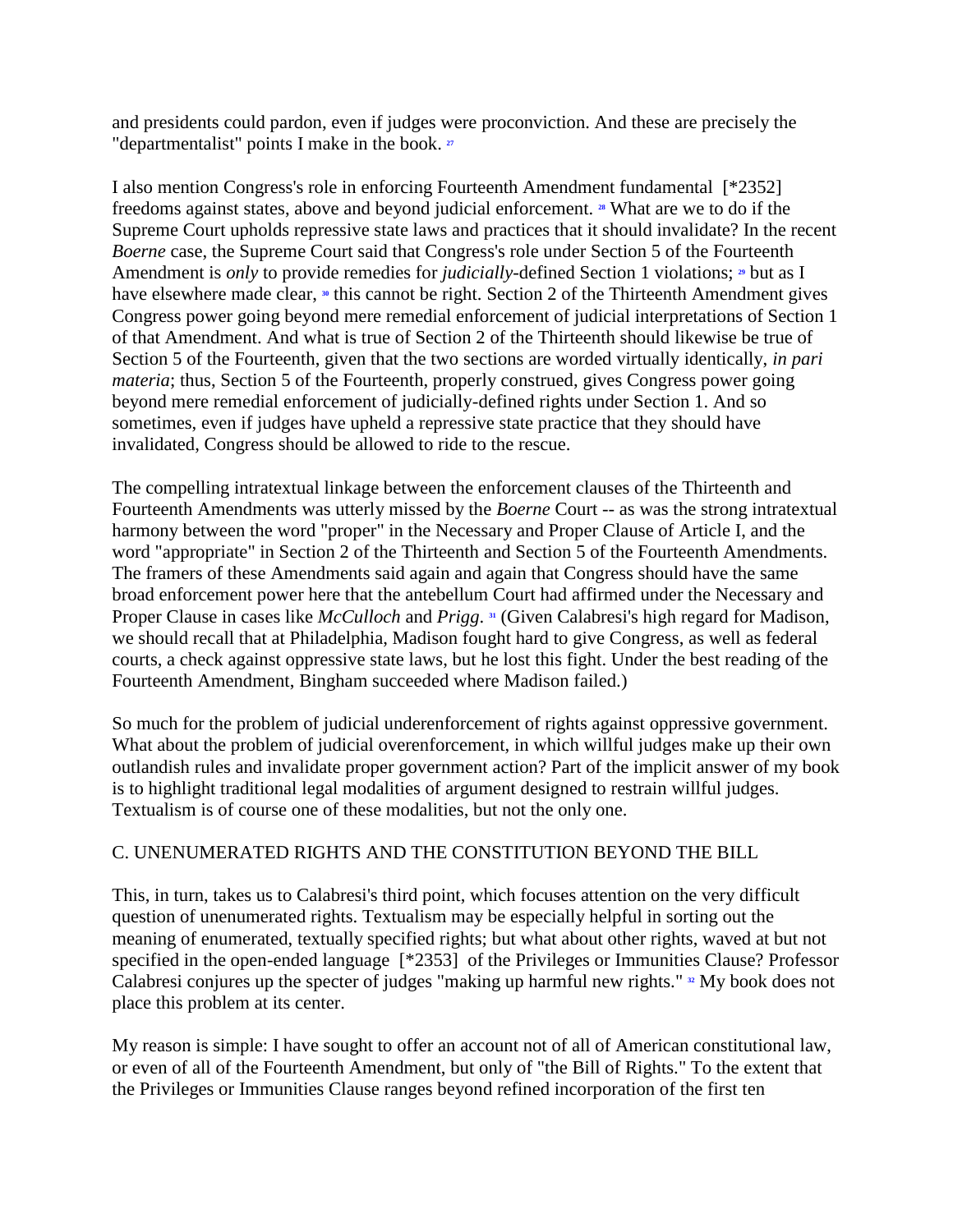amendments, it is, strictly speaking, beyond the scope of my book. Calabresi worries that this strict approach to the topic at hand "carves up our one Fourteenth Amendment . . . into two arbitrary halves."**<sup>33</sup>** He is right. He is also right to worry that my tight focus on the Bill of Rights tends to obscure important liberty-protecting and structural features of the original Constitution; they, too, have been largely pushed offstage. In partial defense, I can only say that I could not do everything at the same time, and that I hope in a future book to focus on the rest of the Constitution outside of the Bill of Rights -- including the meaning of the Privileges or Immunities Clause above and beyond refined incorporation.

However, my book does suggest a couple of ways -- not the only ways, but useful ways -- to think about unenumerated rights. First, in considering possible unenumerated rights, we can often begin by carefully pondering enumerated rights. **[34](http://www.lexis.com/research/retrieve?_m=376aa0c1188daca0661d2bb80722771b&csvc=le&cform=byCitation&_fmtstr=FULL&docnum=1&_startdoc=1&wchp=dGLbVtb-zSkAz&_md5=05f60087f440c1eaba243fa17575c8df#n34)** In some cases, judges may legitimately craft unenumerated rights to interpolate between enumerated rights, and thus fulfill the basic vision underlying and uniting these rights by creating a rational continuum of liberty. For example, the Sixth Amendment does not explicitly give a defendant a right to subpoena and present exculpatory physical evidence or to eyeball inculpatory physical evidence. But surely, once we understand the truth-seeking, innocenceprotecting purpose underlying the textually enumerated rights to compel and confront "witnesses," these unenumerated rights concerning physical evidence follow *a fortiori*. **<sup>35</sup>** In order to do interpolation (or extrapolation) right, we must begin with a proper understanding of the textual data points and their underlying principles.

Second, the judicial task of discovering unenumerated rights can sometimes be clarified by "intertextual" analysis, in which judges seek to give meaning to an open-ended text like the Privileges or Immunities Clause by considering other legal texts, such as state constitutions or the Declaration of Independence, as evidence of what rights are viewed as fundamental in our society.<sup>36</sup> This technique resembles both the "declaratory" model of law-finding used by various nineteenth-century jurists (as I illustrate in chapter 7 of my book) and the approach put forth by Justice Scalia for the Court in the 1989 case of [\*2354] *Stanford v. Kentucky*. **<sup>37</sup>** Thus, even the search for "nontextual" constitutional rights can gain some rigor and constraint by considering legal texts that may be outside the four corners of our Constitution, but are inside the four corners of our democracy and our legal tradition.

Let us now return to Calabresi's evident distaste for a Brennanite regime in which judges, in Calabresi's words, "make up harmful new rights and then impose them nationwide on the citizenry."**<sup>38</sup>** A faithful Brennanite would respond that judges should certainly not enforce "harmful" rights -- only "good" ones. But questions of value -- questions about, where to draw the precise line between "good" and "bad" rights -- are deeply contested in a well-run democratic society, and something important is lost when judges simply decide, by their own subjective lights, what is good and what is bad, and then impose their views on the rest of us. And so my response to Calabresi's concern is different from the Brennanite's (and I hope more congenial to Calabresi). I would highlight, not the word "harmful," but other words: "make up" and "new." Under the approaches to unenumerated rights suggested by my book (which, I repeat, are not the only possible approaches), judges could seek to avoid "making up" their own "new" rights by carefully considering the principles underlying the rights actually enumerated in the Constitution, and by paying close attention to rights already widely held to be fundamental by our people, as evidenced in important legal texts outside the Constitution.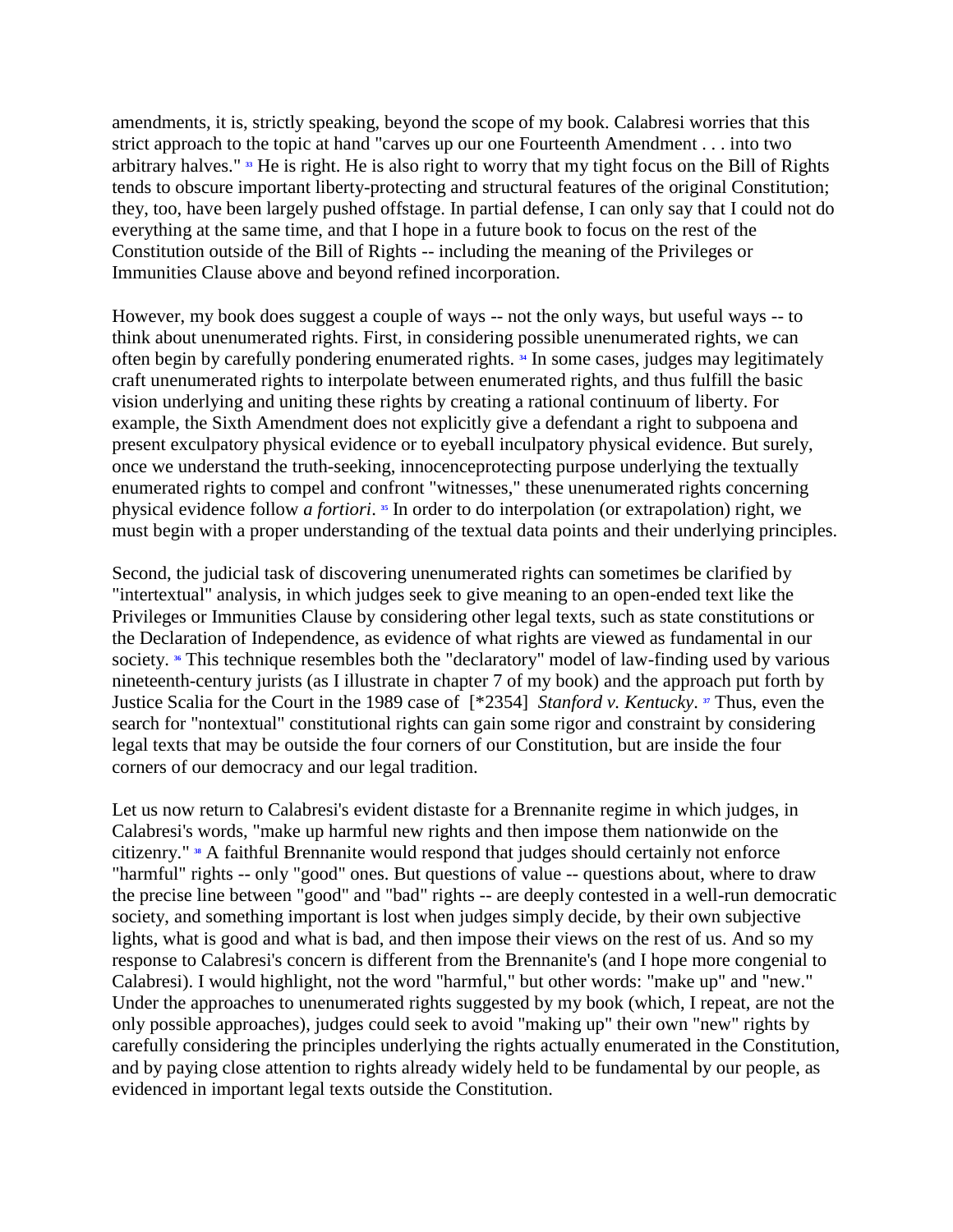## II. SOME THOUGHTS ON GERHARDT

I now turn to Professor Gerhardt, who raises two interesting sets of points. First, he ponders the general issues raised by my particular brand of holistic textualism. Second, he proposes impeachment as an arena to test some of the methodologies employed in the book.

### A. INTRATEXTUALISM

"Intratextualism" is my term for reading a given clause of the Constitution against the backdrop of other clauses in the document that use the same, or similar, words. For example, I have alluded above to interesting and important connections between the words of the First and Fourteenth Amendments and to obvious parallels between Section 2 of the Thirteenth Amendment and Section 5 of the Fourteenth.

Gerhardt offers a generally sympathetic account of this technique, but he raises a couple of concerns. First, he worries that intratextualism and other brands of holistic textualist analysis may yield "an almost limitless array of possible interpretations or readings" with "no standard for measuring or choosing [\*2355] among plausible interpretations."**<sup>39</sup>** Second, he states that holistic textualism "arguably makes constitutional interpretation unwieldy," requiring "that the answer to any particular question of constitutional interpretation depend on the development of a comprehensive theory of the Constitution."**<sup>40</sup>**

These concerns strike me as overstated. Remember that holistic textualism is not new or unique to me or my book -- as Gerhardt notes, it is a prominent feature of many of our greatest and most canonical cases, like *McCulloch* and *Martin v. Hunter's Lessee*. It is part of the intuitive constitutional grammar of all good constitutionalists today, even if many are un-self-conscious about it. The ultimate "standard" for judging holistic textual argument is not qualitatively different than the standard for judging any other kind of constitutional argument, be it a clausebound textualist claim, or an assertion about original intent, or a claim about judicial doctrine, or an argument based on the Constitution's architectural structure.

In any given case, some points may be very easy to see, and rather significant. For example, the obvious intratextual point that the enforcement clauses of the Thirteenth and Fourteenth Amendments are *in pari materia* is no more mysterious than, say, the obvious textual point that the Due Process Clause regulates process rather than substance. Good lawyers will often make opposing arguments using the same basic building blocks -- text, history, precedent, and so on - but in many cases, well-trained interpreters will find, at the end of the day, that one side's arguments are *better* arguments based on text, history, and so on. Although in some sense there is "an almost limitless array of possible interpretations" of case law, of original intent, or of the constitutional text construed holistically, when all is said and done, some interpretations are *better*. The most convincing constitutional arguments are those in which different interpretive indicia point in the same direction -- when, for example, history and pre-*Boerne* case law reinforce the intratextual linkage between Section 2 of the Thirteenth Amendment and Section 5 of the Fourteenth; or when precedent and history strongly indicate that the word "appropriate" in these clauses was indeed understood as synonymous with its etymological cousin "proper" in the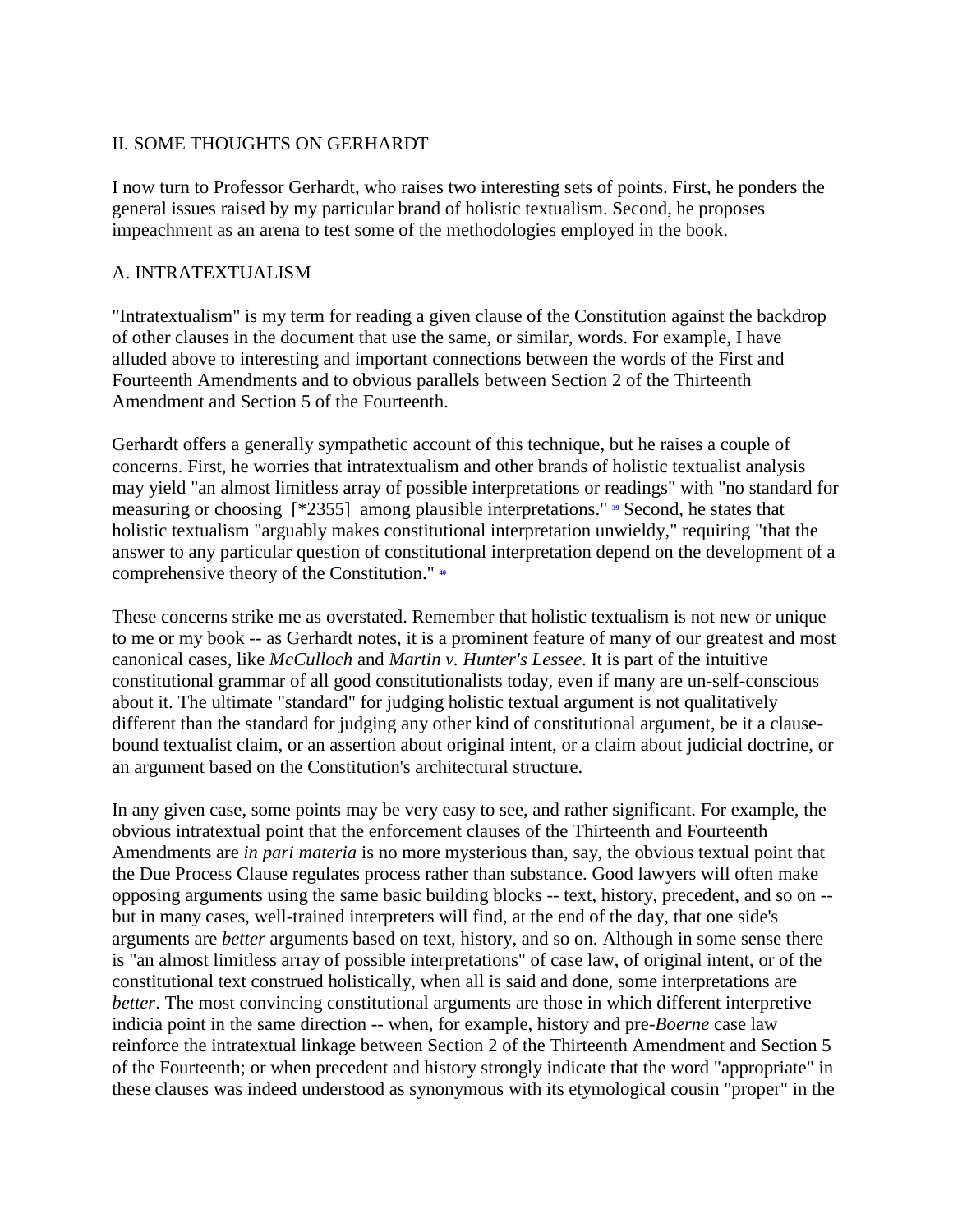Necessary and Proper Clause; or when Congressional debates confirm that John Bingham selfconsciously designed his key clauses to dovetail with language elsewhere in the Constitution; or when history and structure highlight the analytic linkage between freedom of "speech or debate" inside Congress under Article I, Section 6 and freedom of "speech" outside Congress under the First Amendment. In short, I think the key question is not about intratextualism and holism generally, but about specific intratextual and holistic arguments. Are they plausible, illuminating -- perhaps even compelling -- or do they seem strained and inappropriate? Thus, I would be concerned if Professor Gerhardt said that the particular *applications* of holistic textualism in my book were implausible, [\*2356] or outlandish, or even simply wrong, all things considered. But Gerhardt does not say that, and so I pass over his first concern.

As to his second concern, I am also unmoved. Intratextualism does not always and invariably require a "comprehensive theory of the Constitution."**<sup>41</sup>** One need not have a comprehensive theory to note (as the *Boerne* Court failed to do) that the language of Section 5 of the Fourteenth Amendment is virtually identical to that of Section 2 of the Thirteenth, and to thereby infer that in parsing one of these clauses, a good interpreter should also ponder the other. Likewise, the connections between the First Amendment and the Speech or Debate Clause on the one hand, and the Fourteenth Amendment on the other, call for additional partial theories rather than a truly "comprehensive" theory.

But Gerhardt is right in thinking that I am a champion of constitutional holism, and that holism often requires a view of the entire document. This does not seem too much to ask. The document itself is remarkably compact. Good interpreters should know it backwards and forwards and sideways. This is far easier than, for example, mastering mountains of case law, or steeping oneself in serious political philosophy. Perhaps it is too much to expect busy judges to be familiar with the Constitution as a whole -- too many cases, too little time -- but if so, this raises real questions about judicial review in general, in which judges speak in the name of the Constitution and tell the rest of us what to do.

Even if familiarity with the whole Constitution is too much to expect of judges, it is surely not too much to expect of serious constitutional scholars. The real problem is not that it is too hard, especially what many constitutional scholars try to do instead of holistic textualism. The real problem, I suspect, is that many scholars -- and even many judges -- are less interested in the text of the Constitution than they are in philosophy or precedent. Here, I think they are mistaken. There is great richness in constitutional text, and much meaning and wisdom to be derived from painstakingly careful consideration of that text, both clause by clause and as a whole. Indeed, I believe that the Constitution's text, charitably but honestly construed, has generally been more normatively attractive and edifying than its case law, construed with comparable charity and honesty. This is not the place for a comprehensive proof of my belief, but my book provides considerable support for this belief where the Bill of Rights is concerned. For instance, the Bill, rightly construed, rendered the Sedition Act of 1798 unconstitutional, but the Supreme Court did notadmit this until the 1960s;  $\cdot$  the Bill, rightly construed, also supported incorporation of its rights against states by the Fourteenth Amendment, but the Supreme Court did not redeem this promise for many decades. Conversely, courts struck down many actions -- such as free-soil laws in *Dred Scott* -- that the Bill, rightly construed, permitted.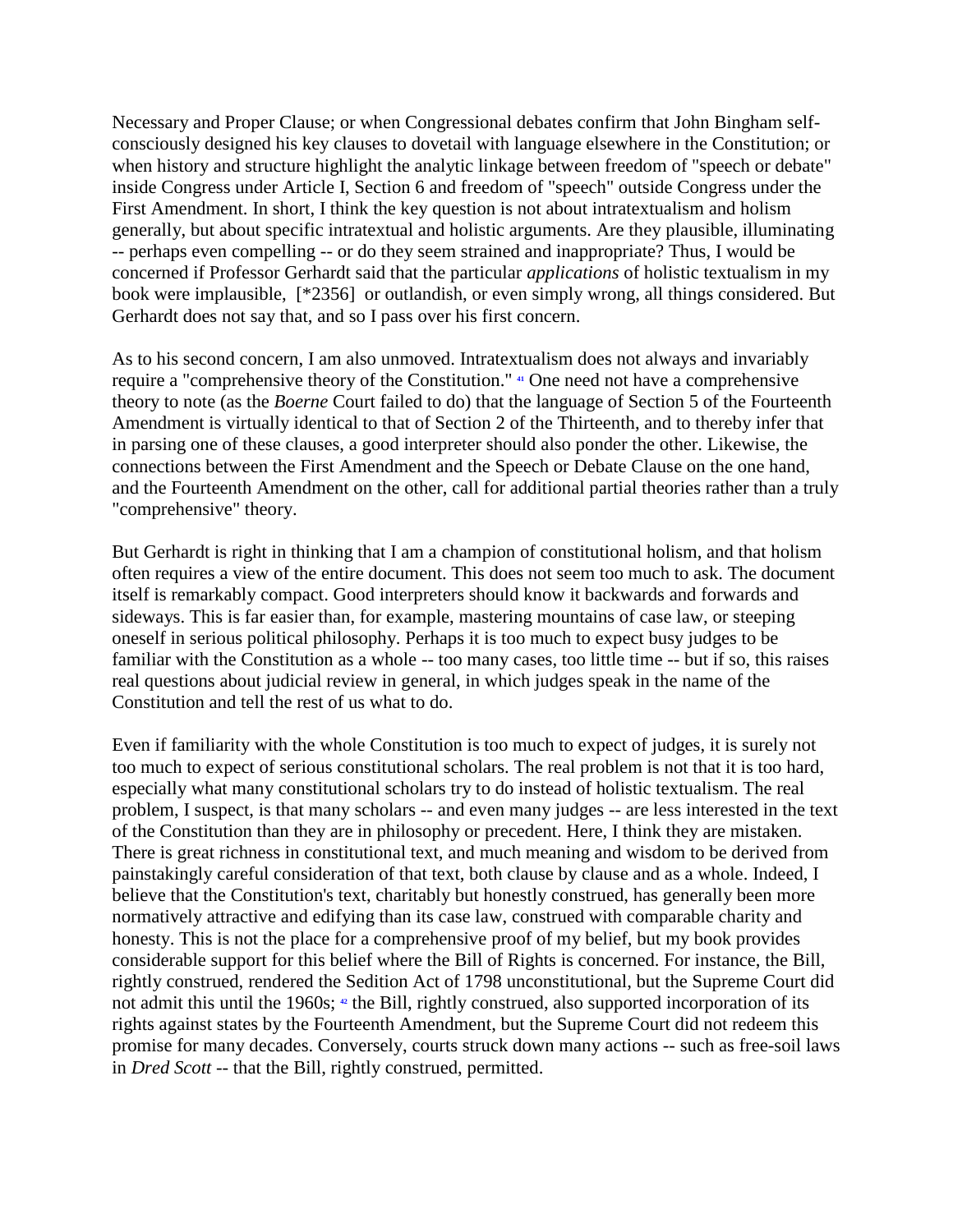### [\*2357] B. IMPEACHMENT

With these general claims in mind, let us turn to Gerhardt's proposed testing ground of impeachment to see how much meaning and wisdom can be squeezed from the Constitution by paying careful attention to its text, clause by clause and holistically. There are least three sets of questions here. First, *who* should have the last word on questions of fact and law in impeachment: the Senate or Article III judges? Second, *what* should the substantive standard be for impeachable misconduct? Third, *how*, procedurally, should impeachment trials be structured?

As to the first question, history, structure, prudence, and case law all seem to suggest that Article III judges should not ordinarily entertain a motion from a removed official seeking judicial review because he is innocent on the facts (he didn't do it) or on the law (even if he did do it, it is not an impeachable offense). Constitutional history shows that the Framers intentionally shifted impeachment from Article III courts to the Senate, so that controversial impeachment issues would be resolved by a sufficiently large and politically accountable body. As a matter of structure and prudence, it would be awkward for judges to try to reinstate, say, an already-ousted President; and when a judge is removed, there is something constitutionally unseemly about other judges trying to put him back in power (with full pay, of course), thereby nullifying the Constitution's main check on overweening judges. These points led the Supreme Court in the 1993 Walter Nixon case**<sup>43</sup>** to declare impeachment issues generally off limits for Article III judges.

Constitutional text, carefully and holistically construed, confirms all this. The notion that an officer who has been impeached and removed may not seek reinstatement in an Article III lawsuit is not some weird exception to judicial review. The officer is fully entitled to judicial review of all relevant issues of fact and law -- *but this review occurs in the Senate itself, which sits as a court*. Note the obvious judicial language of Article I, Section 3 which gives the Senate the sole power to "try" all impeachments, with the power to "convict" and enter "judgment" in "Cases of Impeachment." This repeated judicial language makes clear that the Senate sits as judge and jury, and its rulings of fact and law therefore stand as res judicata in all other tribunals. Intratextual analysis confirms this. When we consult the language of Article III, we see that it exempts "Trials" in "Cases of Impeachment" from the ordinary rules of Article III demanding juries for all crimes. Why? Because "trials" of "cases" of impeachment are to take place and be finally decided in a different court, specified earlier in the document.

Now consider what counts as an impeachable offense. Constitutional text is rather helpful here, though complete analysis requires consideration of other interpretive tools as well. Article II, Section 4 reads as follows: "The President, [\*2358] Vice President, and all civil Officers of the United States, shall be removed from Office on Impeachment for, and Conviction of, Treason, Bribery, or other high Crimes and Misdemeanors." A careful textualist should begin by noting the word "high." Is this word important? Intratextual analysis suggests that it is. In two other clauses talking about treason and other crimes -- the Article I, Section 6 Arrest Clause and the Article IV, Section 2 Interstate Extradition Clause -- the Constitution omits the word "high." Thus, it seems fair to assume that the Framers went out of their way to put this word in the impeachment-standards clause.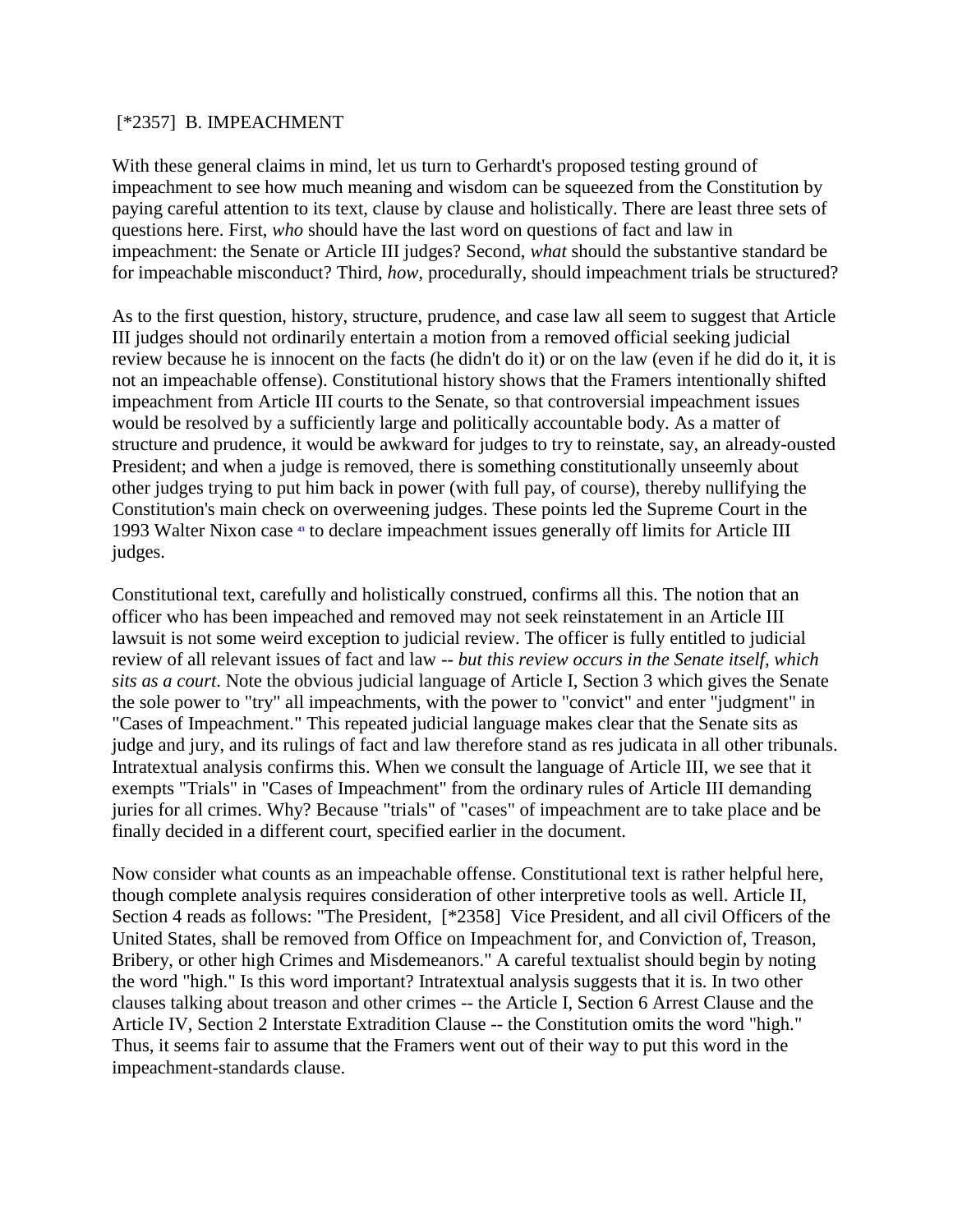But how high must "high" be? Once again the text gives us some clues, if we read carefully. The text specifies "treason" and "bribery" as impeachable, and so one question we should ask is whether a given form of misconduct is as bad, or as "high" a misdeed, as these two textual exemplars.

If read in a blinkered, clause-bound fashion, Article II, Section 4 might seem to suggest that standards for impeaching presidents must be absolutely identical to standards for impeaching, say, cabinet officers or lower federal judges. After all, the clause lumps together presidential impeachments with all others (vice presidents, judges, justices, cabinet officers, inferior officers) and uses the same linguistic standard (high crimes) across the board. At first this argument seems strong. But when we go beyond narrow clause-bound analysis, some weaknesses of this view become visible.

Let's begin by noting that under Article I, Section 3, the Chief Justice presides at presidential impeachments and only presidential impeachments. One of the reasons for this is symbolic, marking presidential impeachments as distinct from all others. Now consider another patch of constitutional text implicating the Senate as a judge, of sorts. According to Article II, Section 2, "by and with the Advice and Consent of the Senate, [the President] shall appoint Ambassadors, other public Ministers and Consults, Judges of the supreme Court, and . . . other Officers of the United States." If we applied the same blinkered textualism to this clause, we would say that the Senate must give the exact same deference to a President's choice for Supreme Court Justice that it would give to a President's choice for his cabinet, and that the Senate should never apply a stricter standard to evaluate a nomination to the Supreme Court than it would apply when considering a nomination to a district court. After all, this clause lumps together all officers, high and low, executive and judicial, and uses the same linguistic standard (advice and consent).

But this has never been the Senate's view of the matter, and rightly so. The Senate has rejected blinkered textualism in favor of a more structural and holistic approach that ponders *all* the texts of the Constitution, and considers their interrelation. Other parts of the Constitution establish important differences between cabinet officers and judges. Cabinet officers are part of the President's executive branch team under Article II. They answer to him (quite literally, in the Article II, Section 2 Opinions Clause), and will leave when he leaves. Judges under Article III are not part of the President's team. They need [\*2359] to be independent of the President, and they will not leave when he leaves. In light of these important constitutional differences, the Senate has always given the President far more leeway in naming his own executive team than in proposing judicial nominees. And even within a single branch, the Senate scrutinizes a nominee to the Supreme Court more intensely than a nominee to some lower court. Just ask Robert Bork.

Now apply this structural insight to the "High Crimes" Clause, and count the ways in which presidential impeachments are qualitatively different from all others. When senators remove one of a thousand federal judges, or even one of nine Justices, they are not transforming an entire branch of government. But that is exactly what they are doing when they oust America's only President, in whom all executive power is vested by the first sentence of Article II. In the case of a judge, a long and grueling impeachment trial itself inflicts no great trauma on the country -- but again, the case of a President is very different. (And don't forget the disruption of the Chief Justice's schedule.) Presidential impeachments involve high statecraft and international affairs in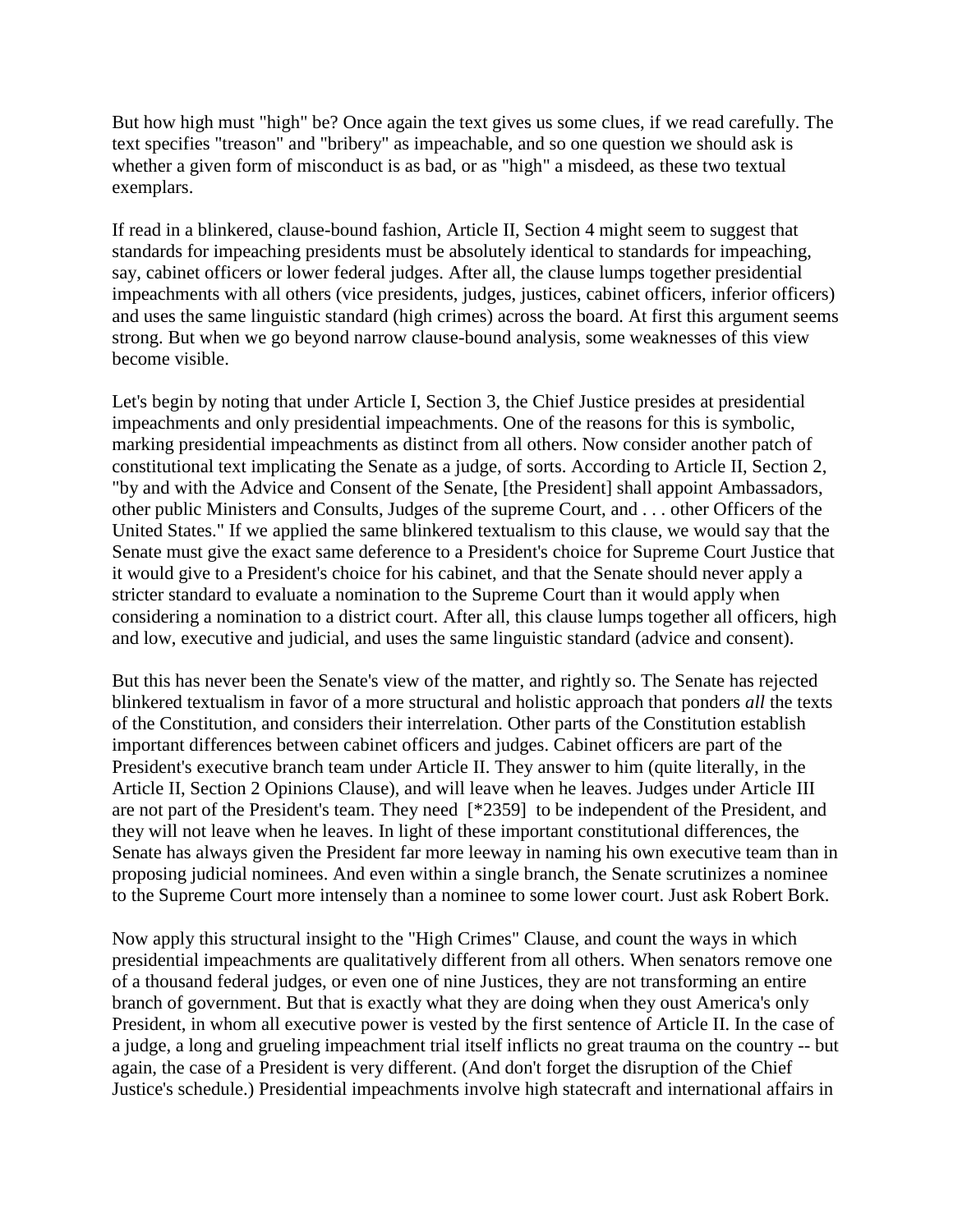a manner wholly unlike other impeachments; the entire world is watching. Most important, when senators oust a judge, they undo their own prior vote, given via advice and consent to judicial nominees. But when they remove a duly elected President, they undo the votes of millions of ordinary Americans given on Election Day. This is not something that senators should do lightly, lest we slide towards a kind of parliamentary government that our entire structure of government was designed to repudiate. Although the Philadelphia framers may not have anticipated the rise of a populist presidency, later generations of Americans restructured the Philadelphians' electoral college, via the Twelfth Amendment and other election reforms, precisely to facilitate such a presidency. Narrow arguments from the High Crimes Clause in isolation fail to see how holistic constitutional analysis must also take into account these post-Founding constitutional developments.

Recasting these points about constitutional structure into the language of policy, even if the Senate decides that offense X is an impeachable high crime, senators must further decide whether this offense warrants removal as a matter of sound judgment and statesmanship. In making this decision, they must be sensitive to the ways in which the presidency is a very different office from a federal district judgeship. Where extremely "high crimes" are implicated - - treason or tyranny -- senators should probably be quicker to pull the trigger on a bad President, whose office enables him unilaterally to do many dangerous things. (A single bad judge, by contrast, is hemmed in by colleagues and higher courts.) But where borderline or low "high crimes" are involved, the Senate would be wise to spare the people's President -- especially if his crimes reflect character flaws that the people duly considered before voting for him, or if the people continue to support him even after the facts come to light.

Finally, let's consider the question of how the impeachment trial should [\*2360] proceed. Gerhardtsuggests that the Due Process Clause might not apply,  $\ast$  but this seems troubling. Textually, the clause encompasses all "persons," and the impeachment defendant is surely a person. Admittedly, he is a federal officer, but the Due Process Clause protects federal officers when sued in civil cases or when prosecuted in ordinary criminal cases; why should impeachment be different? More fundamentally, the clause itself may be best read as declaratory, textually specifying a commitment to fair procedures that would be implicit even in the absence of the clause. (Recall, for example, the language of the Preamble promising that the purpose of the document is to "establish Justice.")

Of course, to say that due process applies is not to say that Article III judges will decide what due process requires here; as we have seen, the Senate has a strong claim to be the judge of fact and law. And due process surely does not always require that procedures applicable in other legal proceedings must always apply in impeachment; impeachment is its own unique procedure, and what is due elsewhere is not always due here. But it would be a mistake to say that the *only* things due an impeachment defendant are spelled out in Article I. A conscientious senator who took her oath seriously and wanted to do the right thing legally would not be free to vote to deny the President notice of the charges against him, bar him from using a lawyer to defend himself, prevent him from confronting his accusers, and insist that the burden of proof rested upon him.

In the end, holistic textualism proves its worth in action in Gerhardt's chosen arena. Impeachment also highlights the important "departmentalist" fact that many important issues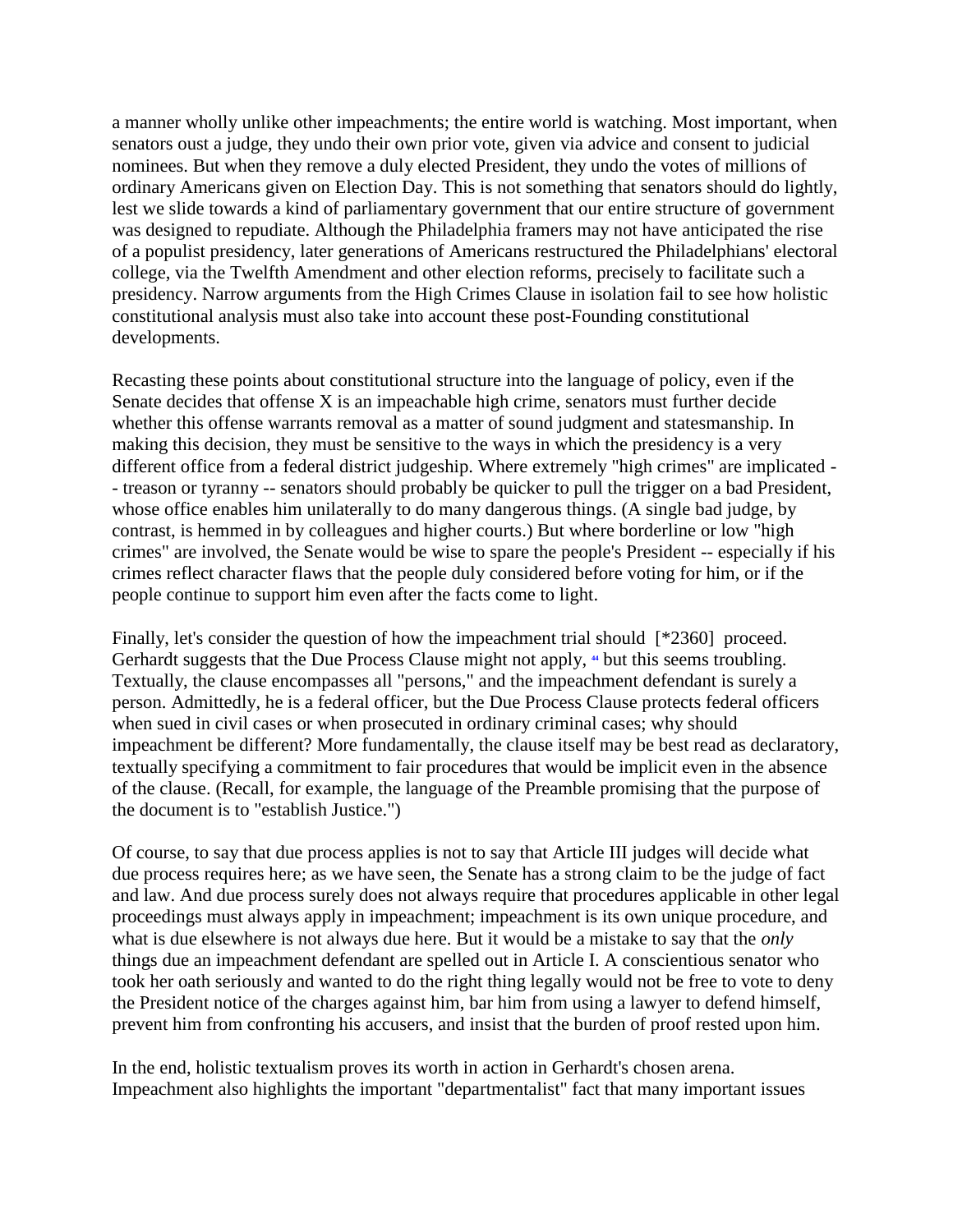under the Constitution are decided outside Article III courts, and some may even be nonjusticiable political questions. In these situations, Supreme Court precedent may be largely unavailable as a sensible focal point for sound decision making, but the text of the Constitution is always available. I submit that we should avail ourselves of its wisdom more often.

# III. SOME THOUGHTS ON COTTROL

Finally, let me say a few words in response to Professor Cottrol's detailed analysis of the right to keep and bear arms in America. Cottrol links the Second Amendment to two other texts, namely, theEnglish Bill of Rights of 1689<sup>**s**</sup> and the Fourteenth Amendment of 1866. Each linkage is methodologically illuminating.

# A. INTERTEXTUALISM AND THE ENGLISH BILL OF RIGHTS

The American revolutionaries were heirs to a tradition of English liberty, Cottrol elegantly reminds us.**<sup>46</sup>** In pondering a text such as the Second Amendment, we should also pay close attention to predecessor texts on similar [\*2361] topics -- in particular, the language of the English Bill of Rights of 1689. I heartily approve of Cottrol's reminder of the importance of what I call in my book "intertextualism" -- that is, reading the language of the United States Constitution against the backdrop of other important charters of liberty, like the English Bill of Rights, the Declaration of Independence, and state constitutions. Here is the language of the Second Amendment: "A well regulated Militia, being necessary to the security of a free State, the right of the people to keep and bear Arms, shall not be infringed." And here is the language of section 7 of the English Bill of Rights, which Cottrol quotes: "That the subjects which are Protestants may have arms for their defence suitable to their conditions and as allowed by law."

In my account of arms-bearing at the Founding, I tend to downplay the role of individual selfdefense, and highlight collective arms-bearing and opposition to standing armies. Professor Cottrol offers a somewhat more individualistic account of the Founding, and perhaps he is right. He could legitimately point to the language from 1689 and its seeming emphasis on individual self-defense of individual "subjects." On the other hand, an intertextualist analysis might instead highlight the ways in which the Second Amendment's language *differed* from its English granddad in emphasizing the collective right of the militia/people and the collective concern about securing "a free State."

And when we widen the textual frame, we see strong concern about standing armies in both locations. The Second Amendment sits side-by-side with the Third Amendment, which is obviously concerned with soldiers and standing armies. Interestingly, section 7 of the English Bill of Rights also sat alongside an explicit provision reflecting hostility to standing armies in peacetime. In the emphatic words of section 6, "the raising or keeping a standing army within the kingdom in time of peace, unless it be with the consent of parliament, is against the law." The textualist technique of judging a clause by its neighbors seems to me an interesting and often illuminating one. And when we apply this technique to the Declaration of Independence and state constitutions, in good intertextualist fashion, we find that arms-bearing clauses virtually always locked arms with other clauses regulating the military and expressing concern about standing armies.**<sup>47</sup>** Thus, the Second Amendment as originally drafted seems to me more about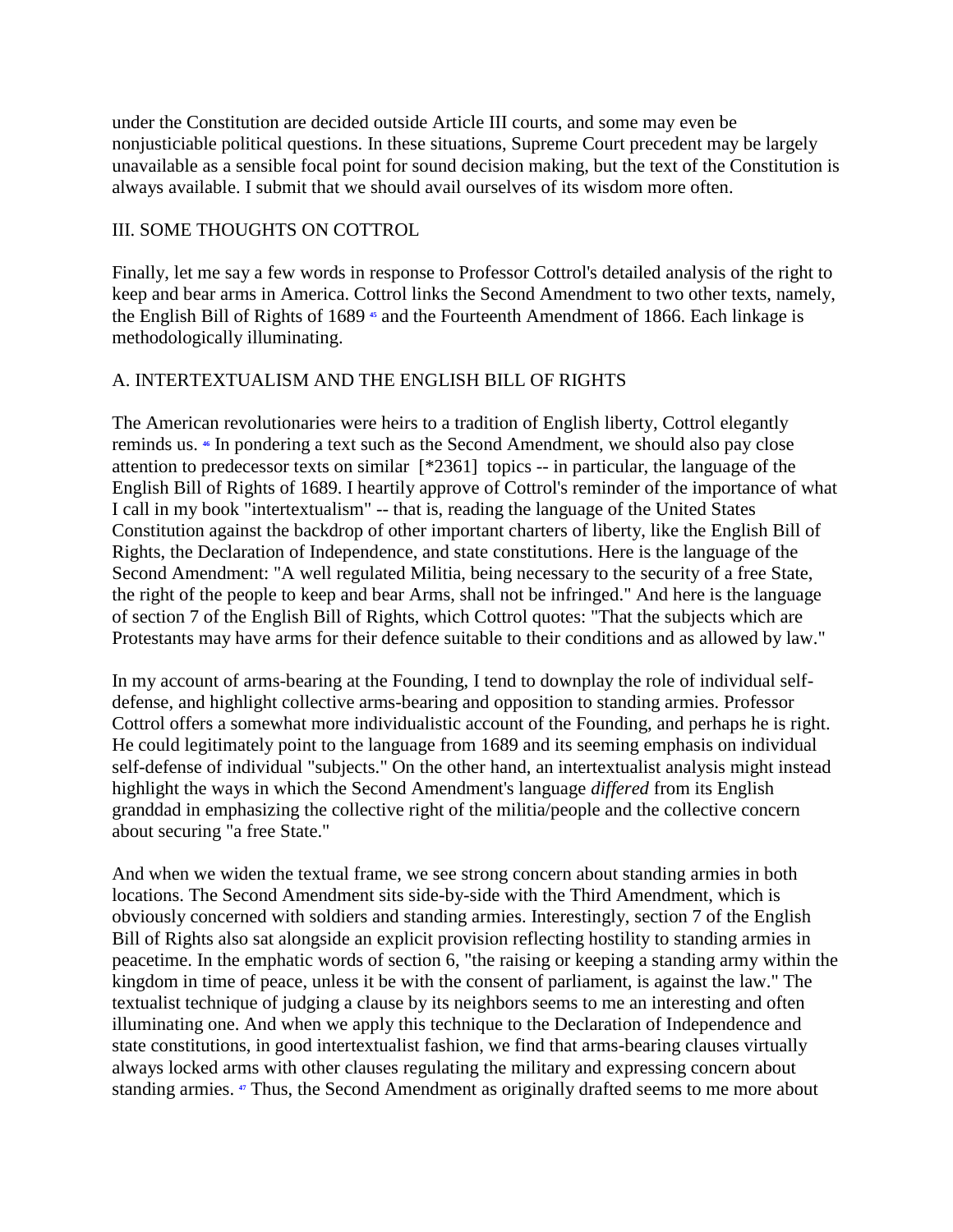the army than about hunting, more about collective than individual self-defense.

## B. ARMS AND THE FOURTEENTH AMENDMENT

Cottrolalso points to the strongly individualist language of Blackstone's *Commentaries*. <sup>\*</sup> These *Commentaries* played an important role in our Constitution, and also play an important role in my book. But I suggest that the main influence of Blackstone came during Reconstruction, rather than at the Founding. [\*2362] Many Founders had learned their law before Blackstone came along, and Blackstone of course had opposed American independence; this loyalty did not exactlyendear him to those who risked their lives in the Revolution.  $\bullet$  As the years faded, however, Blackstone's influence grew as later generations of Americans began their legal educationswith his classic *Commentaries*. <sup>•</sup> And so, when the Reconstruction generation thought about arms, their thinking bore a strong Blackstonian, individual-rights imprint.

Cottrol nicely chronicles the importance of arms to the Reconstruction generation, and emphasizes the role of the Fourteenth Amendment in the story of arms in America. This emphasis, in his review of my book elsewhere, is hugely important -- and the reasons for this importance nicely tie together the threads of the conversation thus far. Return, for a moment, to the Black-Frankfurter debate highlighted by Calabresi. At the time of this debate, Frankfurter had precedent on his side, as the Supreme Court had not yet incorporated the vast bulk of clauses from the Bill. But today, precedent generally supports Black's view and my own insistence on refined incorporation. Thus, I proclaimed at the end of my book that my analysis of text and history generally confirmed current case law.

In matters of speech, press, religion, searches, and criminal procedure overall, this convergence is striking. But the issue of arms-bearing is much trickier, because the Supreme Court has not yet incorporated the Second Amendment. And so, for this issue, text and history do not mesh with current case law.**<sup>51</sup>** The issue is trickier still because there is so little federal case law on the meaning of the Amendment as applied to the federal government. Thus, the possible consequences of Second Amendment incorporation remain uncertain. In light of this uncertainty, we need careful accounts from excellent scholars like Cottrol to help us decide whether we should modify existing case law in order to bring it into better alignment with constitutional text and history. My claim in the book, after all, is not that text and history are everything. But they are something -- something quite important, and something from which we can learn a great deal, if only we are willing.

# **Legal Topics:**

For related research and practice materials, see the following legal topics: [Constitutional Law](http://w3.lexis.com/research2/lt/topics/tocdisplay.do?_m=cc550e8a68484defbf70d3f1ff6b8300&sub=00000556&satocOpen=00000556&HNTrail=1&_fmtstr=FULL&docnum=1&_startdoc=1&wchp=dGLbVtb-zSkAz&_md5=6640e31aeced9b904cfc5d78a151cabe) **>** [Bill of Rights](http://w3.lexis.com/research2/lt/topics/tocdisplay.do?_m=cc550e8a68484defbf70d3f1ff6b8300&sub=00000556&satocOpen=00000556%2c00010960&HNTrail=1&_fmtstr=FULL&docnum=1&_startdoc=1&wchp=dGLbVtb-zSkAz&_md5=6640e31aeced9b904cfc5d78a151cabe) **>** [Fundamental Freedoms](http://w3.lexis.com/research2/lt/topics/tocdisplay.do?_m=cc550e8a68484defbf70d3f1ff6b8300&sub=00000556&satocOpen=00000556%2c00010960%2c00010961&HNTrail=1&_fmtstr=FULL&docnum=1&_startdoc=1&wchp=dGLbVtb-zSkAz&_md5=6640e31aeced9b904cfc5d78a151cabe) **>** [General Overview](http://w3.lexis.com/research2/lt/topics/tocdisplay.do?_m=cc550e8a68484defbf70d3f1ff6b8300&sub=00000556&satocOpen=00000556%2c00010960%2c00010961%2c00010961&HNTrail=1&_fmtstr=FULL&docnum=1&_startdoc=1&wchp=dGLbVtb-zSkAz&_md5=6640e31aeced9b904cfc5d78a151cabe)

[Constitutional Law](http://w3.lexis.com/research2/lt/topics/tocdisplay.do?_m=cc550e8a68484defbf70d3f1ff6b8300&sub=00000556&satocOpen=00000556&HNTrail=1&_fmtstr=FULL&docnum=1&_startdoc=1&wchp=dGLbVtb-zSkAz&_md5=6640e31aeced9b904cfc5d78a151cabe) **>** [Bill of Rights](http://w3.lexis.com/research2/lt/topics/tocdisplay.do?_m=cc550e8a68484defbf70d3f1ff6b8300&sub=00000556&satocOpen=00000556%2c00010960&HNTrail=1&_fmtstr=FULL&docnum=1&_startdoc=1&wchp=dGLbVtb-zSkAz&_md5=6640e31aeced9b904cfc5d78a151cabe) **>** [Fundamental Rights](http://w3.lexis.com/research2/lt/topics/tocdisplay.do?_m=cc550e8a68484defbf70d3f1ff6b8300&sub=00000556&satocOpen=00000556%2c00010960%2c00010980&HNTrail=1&_fmtstr=FULL&docnum=1&_startdoc=1&wchp=dGLbVtb-zSkAz&_md5=6640e31aeced9b904cfc5d78a151cabe) **>** [Unenumerated Rights](http://w3.lexis.com/research2/lt/topics/tocdisplay.do?_m=cc550e8a68484defbf70d3f1ff6b8300&sub=00000556&satocOpen=00000556%2c00010960%2c00010980%2c00010980&HNTrail=1&_fmtstr=FULL&docnum=1&_startdoc=1&wchp=dGLbVtb-zSkAz&_md5=6640e31aeced9b904cfc5d78a151cabe)

[Constitutional Law](http://w3.lexis.com/research2/lt/topics/tocdisplay.do?_m=cc550e8a68484defbf70d3f1ff6b8300&sub=00000556&satocOpen=00000556&HNTrail=1&_fmtstr=FULL&docnum=1&_startdoc=1&wchp=dGLbVtb-zSkAz&_md5=6640e31aeced9b904cfc5d78a151cabe) **>** [Bill of Rights](http://w3.lexis.com/research2/lt/topics/tocdisplay.do?_m=cc550e8a68484defbf70d3f1ff6b8300&sub=00000556&satocOpen=00000556%2c00010960&HNTrail=1&_fmtstr=FULL&docnum=1&_startdoc=1&wchp=dGLbVtb-zSkAz&_md5=6640e31aeced9b904cfc5d78a151cabe) **>** [State Application](http://w3.lexis.com/research2/lt/topics/tocdisplay.do?_m=cc550e8a68484defbf70d3f1ff6b8300&sub=00000556&satocOpen=00000556%2c00010960%2c00010960&HNTrail=1&_fmtstr=FULL&docnum=1&_startdoc=1&wchp=dGLbVtb-zSkAz&_md5=6640e31aeced9b904cfc5d78a151cabe)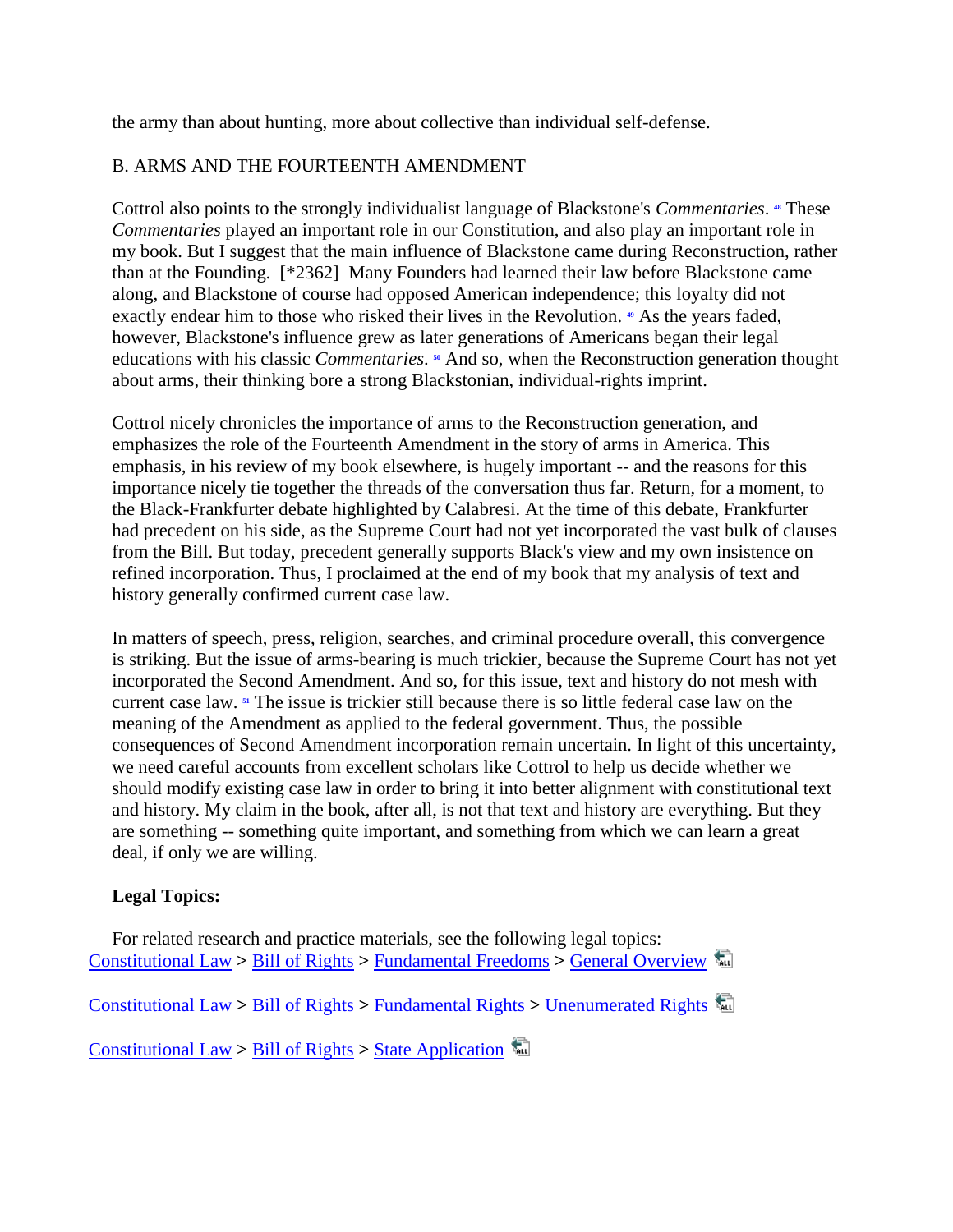## **FOOTNOTES:**

n1 AKHIL REED AMAR, THE BILL OF RIGHTS: CREATION AND RECONSTRUCTION (1998).

n2 Steven G. Calabresi, *We Are All Federalists, We Are All Republicans: Holism, Synthesis, and the Fourteenth Amendment*, [87 GEO. L.J. 2273 \(1999\).](http://www.lexis.com/research/buttonTFLink?_m=cc550e8a68484defbf70d3f1ff6b8300&_xfercite=%3ccite%20cc%3d%22USA%22%3e%3c%21%5bCDATA%5b87%20Geo.%20L.J.%202347%5d%5d%3e%3c%2fcite%3e&_butType=3&_butStat=2&_butNum=53&_butInline=1&_butinfo=%3ccite%20cc%3d%22USA%22%3e%3c%21%5bCDATA%5b87%20Geo.%20L.J.%202273%5d%5d%3e%3c%2fcite%3e&_fmtstr=FULL&docnum=1&_startdoc=1&wchp=dGLbVtb-zSkAz&_md5=08a1665404492b955cd13314b11310ca)

n3 Michael J. Gerhardt, *The Utility and Significance of Professor Amar's Holistic Reasoning*, [87 GEO. L.J. 2327 \(1999\).](http://www.lexis.com/research/buttonTFLink?_m=cc550e8a68484defbf70d3f1ff6b8300&_xfercite=%3ccite%20cc%3d%22USA%22%3e%3c%21%5bCDATA%5b87%20Geo.%20L.J.%202347%5d%5d%3e%3c%2fcite%3e&_butType=3&_butStat=2&_butNum=54&_butInline=1&_butinfo=%3ccite%20cc%3d%22USA%22%3e%3c%21%5bCDATA%5b87%20Geo.%20L.J.%202327%5d%5d%3e%3c%2fcite%3e&_fmtstr=FULL&docnum=1&_startdoc=1&wchp=dGLbVtb-zSkAz&_md5=fc3ece2ae254dd7caa7722309a769abf)

n4 Robert J. Cottrol, *Structure, Participation, Citizenship, and Right: Lessons from Akhil Amar's Second and Fourteenth Amendments*, [87 GEO. L.J. 2307 \(1999\).](http://www.lexis.com/research/buttonTFLink?_m=cc550e8a68484defbf70d3f1ff6b8300&_xfercite=%3ccite%20cc%3d%22USA%22%3e%3c%21%5bCDATA%5b87%20Geo.%20L.J.%202347%5d%5d%3e%3c%2fcite%3e&_butType=3&_butStat=2&_butNum=55&_butInline=1&_butinfo=%3ccite%20cc%3d%22USA%22%3e%3c%21%5bCDATA%5b87%20Geo.%20L.J.%202307%5d%5d%3e%3c%2fcite%3e&_fmtstr=FULL&docnum=1&_startdoc=1&wchp=dGLbVtb-zSkAz&_md5=fbdf3188ed56d0523d909cfc099712fc)

n5 AMAR, *supra* note 1, at 295-307.

n6 *See* Akhil Reed Amar, *Intratextualism*, [112 HARV. L. REV. 747 \(1999\).](http://www.lexis.com/research/buttonTFLink?_m=cc550e8a68484defbf70d3f1ff6b8300&_xfercite=%3ccite%20cc%3d%22USA%22%3e%3c%21%5bCDATA%5b87%20Geo.%20L.J.%202347%5d%5d%3e%3c%2fcite%3e&_butType=3&_butStat=2&_butNum=56&_butInline=1&_butinfo=%3ccite%20cc%3d%22USA%22%3e%3c%21%5bCDATA%5b112%20Harv.%20L.%20Rev.%20747%5d%5d%3e%3c%2fcite%3e&_fmtstr=FULL&docnum=1&_startdoc=1&wchp=dGLbVtb-zSkAz&_md5=c5dda2cda38d582c71bb39af84c7c2f6)

n7 [83 U.S. \(16 Wall.\) 36 \(1873\).](http://www.lexis.com/research/buttonTFLink?_m=cc550e8a68484defbf70d3f1ff6b8300&_xfercite=%3ccite%20cc%3d%22USA%22%3e%3c%21%5bCDATA%5b87%20Geo.%20L.J.%202347%5d%5d%3e%3c%2fcite%3e&_butType=3&_butStat=2&_butNum=57&_butInline=1&_butinfo=%3ccite%20cc%3d%22USA%22%3e%3c%21%5bCDATA%5b83%20U.S.%2036%5d%5d%3e%3c%2fcite%3e&_fmtstr=FULL&docnum=1&_startdoc=1&wchp=dGLbVtb-zSkAz&_md5=c7afd03638b2554bd9085f6dcf3de1bf)

n8 *See id.* [at 114-18, 121-22](http://www.lexis.com/research/buttonTFLink?_m=cc550e8a68484defbf70d3f1ff6b8300&_xfercite=%3ccite%20cc%3d%22USA%22%3e%3c%21%5bCDATA%5b87%20Geo.%20L.J.%202347%5d%5d%3e%3c%2fcite%3e&_butType=3&_butStat=2&_butNum=58&_butInline=1&_butinfo=%3ccite%20cc%3d%22USA%22%3e%3c%21%5bCDATA%5b83%20U.S.%2036%2cat%20114%5d%5d%3e%3c%2fcite%3e&_fmtstr=FULL&docnum=1&_startdoc=1&wchp=dGLbVtb-zSkAz&_md5=6f23aea953f327ed9dc6957d5cb64b49) (Bradley, J., dissenting). For discussion, see THE BILL OF RIGHTS, *supra* note 1, at 210-12, 226-27.

**F**n9 Act of July 14, 1798, ch. 74, [1 Stat. 596](http://www.lexis.com/research/buttonTFLink?_m=cc550e8a68484defbf70d3f1ff6b8300&_xfercite=%3ccite%20cc%3d%22USA%22%3e%3c%21%5bCDATA%5b87%20Geo.%20L.J.%202347%5d%5d%3e%3c%2fcite%3e&_butType=3&_butStat=2&_butNum=59&_butInline=1&_butinfo=%3ccite%20cc%3d%22USA%22%3e%3c%21%5bCDATA%5b1%20Stat.%20596%5d%5d%3e%3c%2fcite%3e&_fmtstr=FULL&docnum=1&_startdoc=1&wchp=dGLbVtb-zSkAz&_md5=03802d72d4f18883f2834cee32607407) (expired 1801).

n10 *See* 1 BRUCE ACKERMAN, WE THE PEOPLE: FOUNDATIONS 94-99 (1991).

n11 *See* Richard L. Aynes, *Constricting the Law of Freedom: Justice Miller, the Fourteenth Amendment, and the* Slaughter-House Cases, [70 CHI.-KENT L. REV. 627, 655-78 \(1994\).](http://www.lexis.com/research/buttonTFLink?_m=cc550e8a68484defbf70d3f1ff6b8300&_xfercite=%3ccite%20cc%3d%22USA%22%3e%3c%21%5bCDATA%5b87%20Geo.%20L.J.%202347%5d%5d%3e%3c%2fcite%3e&_butType=3&_butStat=2&_butNum=60&_butInline=1&_butinfo=%3ccite%20cc%3d%22USA%22%3e%3c%21%5bCDATA%5b70%20Chi.-Kent%20L.%20Rev.%20627%2cat%20655%5d%5d%3e%3c%2fcite%3e&_fmtstr=FULL&docnum=1&_startdoc=1&wchp=dGLbVtb-zSkAz&_md5=50c4e366070f5d844158bbae00c0a90a)

n12 Field himself, however, was not, it seems, an opponent of the Amendment. *See id.* [at 671.](http://www.lexis.com/research/buttonTFLink?_m=cc550e8a68484defbf70d3f1ff6b8300&_xfercite=%3ccite%20cc%3d%22USA%22%3e%3c%21%5bCDATA%5b87%20Geo.%20L.J.%202347%5d%5d%3e%3c%2fcite%3e&_butType=3&_butStat=2&_butNum=61&_butInline=1&_butinfo=%3ccite%20cc%3d%22USA%22%3e%3c%21%5bCDATA%5b70%20Chi.-Kent%20L.%20Rev.%20627%2cat%20671%5d%5d%3e%3c%2fcite%3e&_fmtstr=FULL&docnum=1&_startdoc=1&wchp=dGLbVtb-zSkAz&_md5=6c09bba412afa990aaa7eae272455a9e)

n13 *See* [Slaughter-House Cases, 83 U.S. \(16 Wall.\) 36, 89-111 \(1873\);](http://www.lexis.com/research/buttonTFLink?_m=cc550e8a68484defbf70d3f1ff6b8300&_xfercite=%3ccite%20cc%3d%22USA%22%3e%3c%21%5bCDATA%5b87%20Geo.%20L.J.%202347%5d%5d%3e%3c%2fcite%3e&_butType=3&_butStat=2&_butNum=62&_butInline=1&_butinfo=%3ccite%20cc%3d%22USA%22%3e%3c%21%5bCDATA%5b83%20U.S.%2036%2cat%2089%5d%5d%3e%3c%2fcite%3e&_fmtstr=FULL&docnum=1&_startdoc=1&wchp=dGLbVtb-zSkAz&_md5=a242903c488f0fd807dba07bfcfc0135) *see also* Calabresi, *supra* note 2, at 2287-88 n.82.

n14 Calabresi, *supra* note 2, at 2288.

**F**n15 [144 U.S. 323 \(1892\).](http://www.lexis.com/research/buttonTFLink?_m=cc550e8a68484defbf70d3f1ff6b8300&_xfercite=%3ccite%20cc%3d%22USA%22%3e%3c%21%5bCDATA%5b87%20Geo.%20L.J.%202347%5d%5d%3e%3c%2fcite%3e&_butType=3&_butStat=2&_butNum=63&_butInline=1&_butinfo=%3ccite%20cc%3d%22USA%22%3e%3c%21%5bCDATA%5b144%20U.S.%20323%5d%5d%3e%3c%2fcite%3e&_fmtstr=FULL&docnum=1&_startdoc=1&wchp=dGLbVtb-zSkAz&_md5=ce5093cb11737ab733f16c58b028afa0)

n16 *See id.* [at 361-63](http://www.lexis.com/research/buttonTFLink?_m=cc550e8a68484defbf70d3f1ff6b8300&_xfercite=%3ccite%20cc%3d%22USA%22%3e%3c%21%5bCDATA%5b87%20Geo.%20L.J.%202347%5d%5d%3e%3c%2fcite%3e&_butType=3&_butStat=2&_butNum=64&_butInline=1&_butinfo=%3ccite%20cc%3d%22USA%22%3e%3c%21%5bCDATA%5b144%20U.S.%20323%2cat%20361%5d%5d%3e%3c%2fcite%3e&_fmtstr=FULL&docnum=1&_startdoc=1&wchp=dGLbVtb-zSkAz&_md5=817cdc9f5df737b5299d9ded7642d542) (Field, J., dissenting). For discussion, see THE BILL OF RIGHTS, *supra* note 1, at 228.

n17 *See* AMAR, *supra* note 1, at 181-214.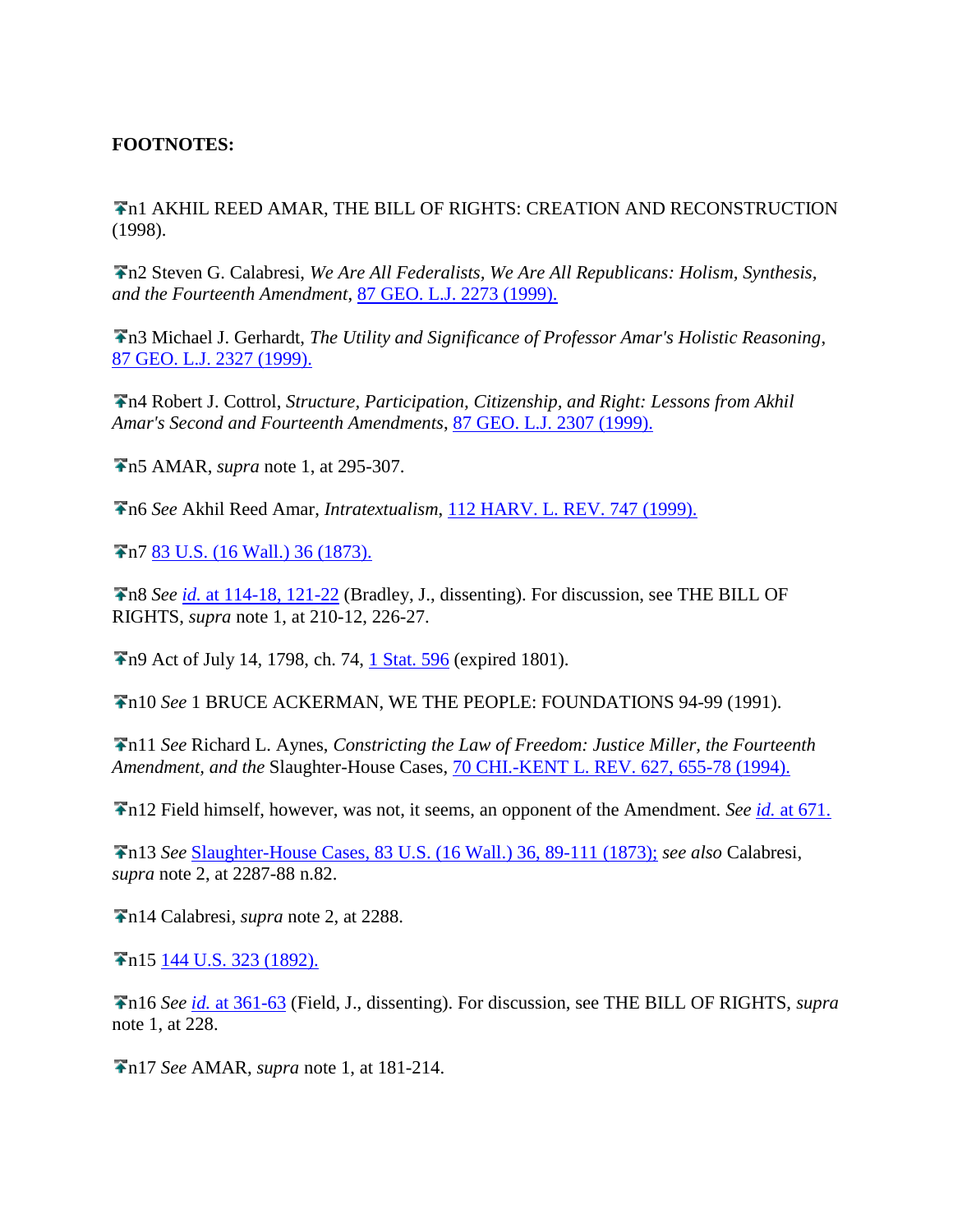n18 *See generally* John Harrison, *Reconstructing the Privileges or Immunities Clause*, [101](http://www.lexis.com/research/buttonTFLink?_m=cc550e8a68484defbf70d3f1ff6b8300&_xfercite=%3ccite%20cc%3d%22USA%22%3e%3c%21%5bCDATA%5b87%20Geo.%20L.J.%202347%5d%5d%3e%3c%2fcite%3e&_butType=3&_butStat=2&_butNum=65&_butInline=1&_butinfo=%3ccite%20cc%3d%22USA%22%3e%3c%21%5bCDATA%5b101%20Yale%20L.J.%201385%5d%5d%3e%3c%2fcite%3e&_fmtstr=FULL&docnum=1&_startdoc=1&wchp=dGLbVtb-zSkAz&_md5=f81b746789b2435a3e2f535123265a93)  [YALE L.J. 1385 \(1992\)](http://www.lexis.com/research/buttonTFLink?_m=cc550e8a68484defbf70d3f1ff6b8300&_xfercite=%3ccite%20cc%3d%22USA%22%3e%3c%21%5bCDATA%5b87%20Geo.%20L.J.%202347%5d%5d%3e%3c%2fcite%3e&_butType=3&_butStat=2&_butNum=65&_butInline=1&_butinfo=%3ccite%20cc%3d%22USA%22%3e%3c%21%5bCDATA%5b101%20Yale%20L.J.%201385%5d%5d%3e%3c%2fcite%3e&_fmtstr=FULL&docnum=1&_startdoc=1&wchp=dGLbVtb-zSkAz&_md5=f81b746789b2435a3e2f535123265a93) (examining the meaning of the Privileges or Immunities Clause).

n19 *See id.* [at 1467-68.](http://www.lexis.com/research/buttonTFLink?_m=cc550e8a68484defbf70d3f1ff6b8300&_xfercite=%3ccite%20cc%3d%22USA%22%3e%3c%21%5bCDATA%5b87%20Geo.%20L.J.%202347%5d%5d%3e%3c%2fcite%3e&_butType=3&_butStat=2&_butNum=66&_butInline=1&_butinfo=%3ccite%20cc%3d%22USA%22%3e%3c%21%5bCDATA%5b101%20Yale%20L.J.%201385%2cat%201467%5d%5d%3e%3c%2fcite%3e&_fmtstr=FULL&docnum=1&_startdoc=1&wchp=dGLbVtb-zSkAz&_md5=b553b792be9569ba7901ca3c333b3de5)

n20 *See id., passim*.

n21 Act of Apr. 9, 1866, ch. 31, § 1, [14 Stat. 27.](http://www.lexis.com/research/buttonTFLink?_m=cc550e8a68484defbf70d3f1ff6b8300&_xfercite=%3ccite%20cc%3d%22USA%22%3e%3c%21%5bCDATA%5b87%20Geo.%20L.J.%202347%5d%5d%3e%3c%2fcite%3e&_butType=3&_butStat=2&_butNum=67&_butInline=1&_butinfo=%3ccite%20cc%3d%22USA%22%3e%3c%21%5bCDATA%5b14%20Stat.%2027%5d%5d%3e%3c%2fcite%3e&_fmtstr=FULL&docnum=1&_startdoc=1&wchp=dGLbVtb-zSkAz&_md5=ced704c190f756925e1e9458d5114c30)

n22 [Live-Stock Dealers' & Butchers' Ass'n v. Crescent City Live-Stock Landing & Slaughter-](http://www.lexis.com/research/buttonTFLink?_m=cc550e8a68484defbf70d3f1ff6b8300&_xfercite=%3ccite%20cc%3d%22USA%22%3e%3c%21%5bCDATA%5b87%20Geo.%20L.J.%202347%5d%5d%3e%3c%2fcite%3e&_butType=3&_butStat=2&_butNum=68&_butInline=1&_butinfo=%3ccite%20cc%3d%22USA%22%3e%3c%21%5bCDATA%5b15%20F.%20Cas.%20649%2cat%20652%5d%5d%3e%3c%2fcite%3e&_fmtstr=FULL&docnum=1&_startdoc=1&wchp=dGLbVtb-zSkAz&_md5=1e96391743ce2ee9558f25fa480b6506)[House Co., 15 F. Cas. 649, 652 \(C.C.D. La. 1870\)](http://www.lexis.com/research/buttonTFLink?_m=cc550e8a68484defbf70d3f1ff6b8300&_xfercite=%3ccite%20cc%3d%22USA%22%3e%3c%21%5bCDATA%5b87%20Geo.%20L.J.%202347%5d%5d%3e%3c%2fcite%3e&_butType=3&_butStat=2&_butNum=68&_butInline=1&_butinfo=%3ccite%20cc%3d%22USA%22%3e%3c%21%5bCDATA%5b15%20F.%20Cas.%20649%2cat%20652%5d%5d%3e%3c%2fcite%3e&_fmtstr=FULL&docnum=1&_startdoc=1&wchp=dGLbVtb-zSkAz&_md5=1e96391743ce2ee9558f25fa480b6506) (No. 8,408).

n23 *See* AMAR, *supra* note 1, at 174-80.

n24 *See, eg.*, [Davis v. United States, 328 U.S. 582, 594-623 \(1946\)](http://www.lexis.com/research/buttonTFLink?_m=cc550e8a68484defbf70d3f1ff6b8300&_xfercite=%3ccite%20cc%3d%22USA%22%3e%3c%21%5bCDATA%5b87%20Geo.%20L.J.%202347%5d%5d%3e%3c%2fcite%3e&_butType=3&_butStat=2&_butNum=69&_butInline=1&_butinfo=%3ccite%20cc%3d%22USA%22%3e%3c%21%5bCDATA%5b328%20U.S.%20582%2cat%20594%5d%5d%3e%3c%2fcite%3e&_fmtstr=FULL&docnum=1&_startdoc=1&wchp=dGLbVtb-zSkAz&_md5=a5f55e47e70eb00de8883b67467a096f) (Frankfurter, J., dissenting); [Harris v. United States, 331 U.S. 145, 155-82 \(1947\)](http://www.lexis.com/research/buttonTFLink?_m=cc550e8a68484defbf70d3f1ff6b8300&_xfercite=%3ccite%20cc%3d%22USA%22%3e%3c%21%5bCDATA%5b87%20Geo.%20L.J.%202347%5d%5d%3e%3c%2fcite%3e&_butType=3&_butStat=2&_butNum=70&_butInline=1&_butinfo=%3ccite%20cc%3d%22USA%22%3e%3c%21%5bCDATA%5b331%20U.S.%20145%2cat%20155%5d%5d%3e%3c%2fcite%3e&_fmtstr=FULL&docnum=1&_startdoc=1&wchp=dGLbVtb-zSkAz&_md5=915d014ade46c8227fbf768d6d1089e4) (Frankfurter, J., dissenting).

n25 *See* AMAR, *supra* note 1, at 188-93, 197-207.

n26 *See id.* at 178-79 ("Questions also remain about judicial competence to find unenumerated rights.  $\ldots$ ").

n27 *See id.* at 83-88, 98-104.

n28 *See id.* at 175 n\*.

n29 *See* [City of Boerne v. Flores, 521 U.S. 507 \(1997\).](http://www.lexis.com/research/buttonTFLink?_m=cc550e8a68484defbf70d3f1ff6b8300&_xfercite=%3ccite%20cc%3d%22USA%22%3e%3c%21%5bCDATA%5b87%20Geo.%20L.J.%202347%5d%5d%3e%3c%2fcite%3e&_butType=3&_butStat=2&_butNum=71&_butInline=1&_butinfo=%3ccite%20cc%3d%22USA%22%3e%3c%21%5bCDATA%5b521%20U.S.%20507%5d%5d%3e%3c%2fcite%3e&_fmtstr=FULL&docnum=1&_startdoc=1&wchp=dGLbVtb-zSkAz&_md5=58c8de3b722e8e4177f6f5cd1c2ad06b)

n30 *See* Amar, *supra* note 6, at 818-27.

**F**n31 [41 U.S. \(16 Pet.\) 539 \(1842\).](http://www.lexis.com/research/buttonTFLink?_m=cc550e8a68484defbf70d3f1ff6b8300&_xfercite=%3ccite%20cc%3d%22USA%22%3e%3c%21%5bCDATA%5b87%20Geo.%20L.J.%202347%5d%5d%3e%3c%2fcite%3e&_butType=3&_butStat=2&_butNum=72&_butInline=1&_butinfo=%3ccite%20cc%3d%22USA%22%3e%3c%21%5bCDATA%5b41%20U.S.%20539%5d%5d%3e%3c%2fcite%3e&_fmtstr=FULL&docnum=1&_startdoc=1&wchp=dGLbVtb-zSkAz&_md5=33e2921817254b038e3df284702018a4)

n32 Calabresi, *supra* note 2, at 2296.

n33 *Id.*

n34 *See* AMAR, *supra* note 1, at 299.

n35 AKHIL REED AMAR, THE CONSTITUTION AND CRIMINAL PROCEDURE: FIRST PRINCIPLES 95, 132 (1997).

n36 *See* THE BILL OF RIGHTS, *supra* note 1, at 299.

n37 [492 U.S. 361, 369-72 \(1989\)](http://www.lexis.com/research/buttonTFLink?_m=cc550e8a68484defbf70d3f1ff6b8300&_xfercite=%3ccite%20cc%3d%22USA%22%3e%3c%21%5bCDATA%5b87%20Geo.%20L.J.%202347%5d%5d%3e%3c%2fcite%3e&_butType=3&_butStat=2&_butNum=73&_butInline=1&_butinfo=%3ccite%20cc%3d%22USA%22%3e%3c%21%5bCDATA%5b492%20U.S.%20361%2cat%20369%5d%5d%3e%3c%2fcite%3e&_fmtstr=FULL&docnum=1&_startdoc=1&wchp=dGLbVtb-zSkAz&_md5=e1c8dbbedcd0a4edbd30349f3e8fc982) (interpreting "cruel and unusual punishment" by canvassing the pattern of enacted laws at the state and federal levels).